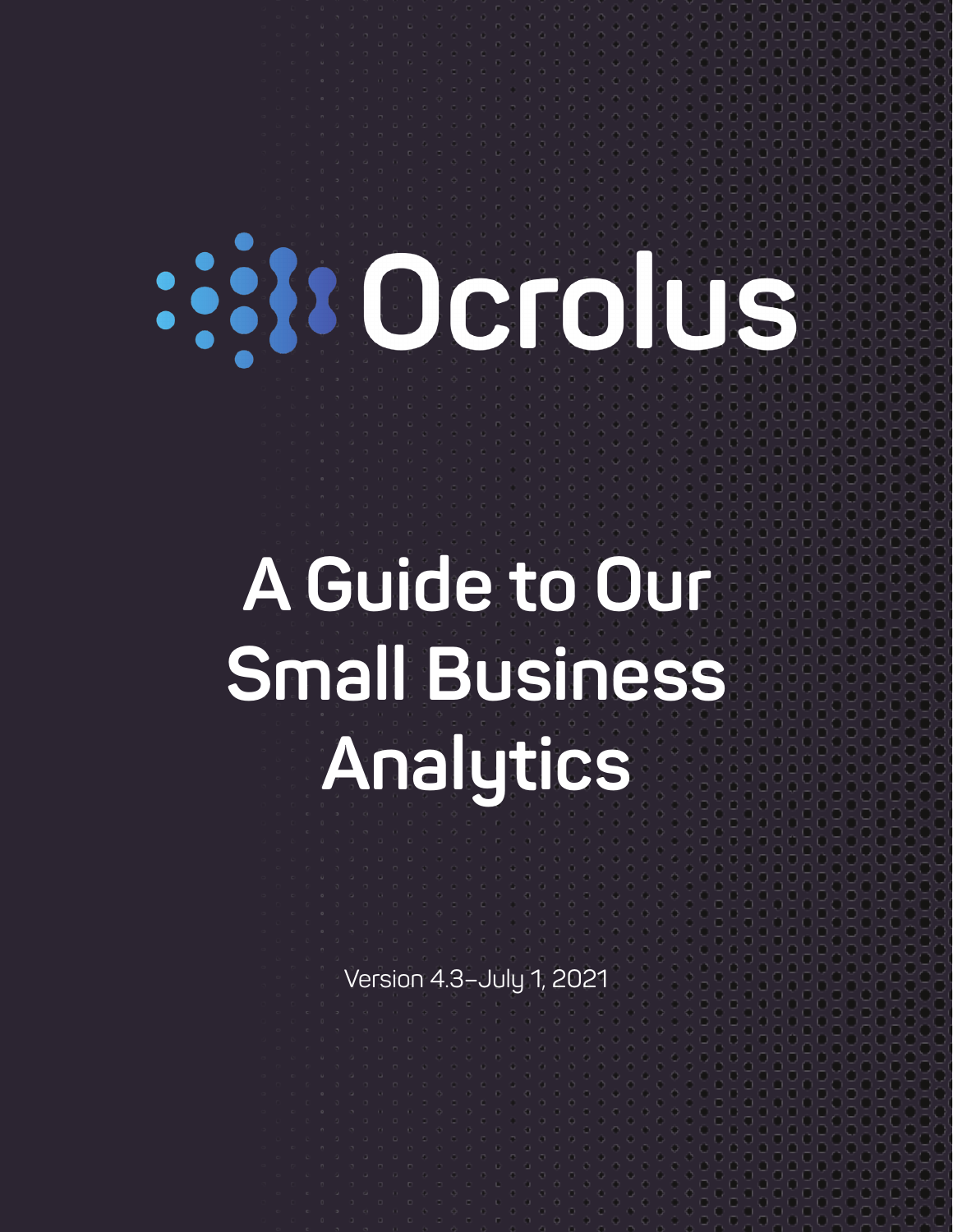

### **ANALYTICS**

#### **Welcome to Human-Empowered Automation**

As you get started, it's helpful to understand how we define and present data, so that you can use Ocrolus Analytics to inform smarter, faster decisions.

The following guide details Ocrolus analytical metrics that can be requested for any submitted book or bank account.

The items are grouped by category, along with guidance on how they might be used to influence a lending decision.



#### **Three Steps to Successful Data Output:**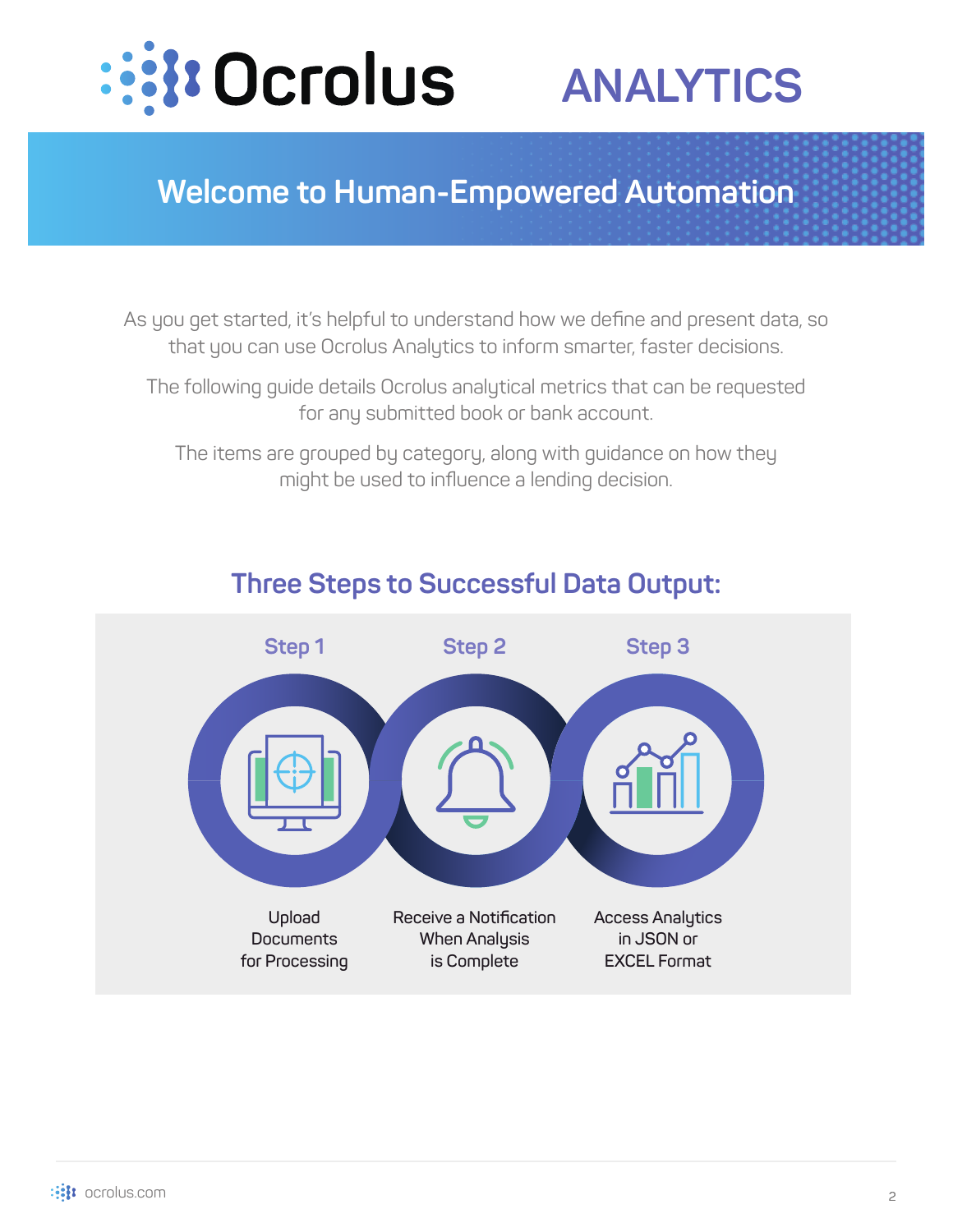### :: { Ocrolus

#### **Cash Balances**

This set of analytics describes the cash balances in a customer's bank accounts. Metrics are available at points in time as well as in trended form. This information can be used to understand the liquidity position of an applicant and evaluate the cash buffer present in order to pay expenses or service debt.

**ANALYTICS**

**Glossary of Terms**

| <b>OCROLUS TERM</b>                                                   | <b>JSON ATTRIBUTE</b>                      | <b>DEFINITION</b>                                                                                             |                            | Available for objects:                        |                    |
|-----------------------------------------------------------------------|--------------------------------------------|---------------------------------------------------------------------------------------------------------------|----------------------------|-----------------------------------------------|--------------------|
| <b>Average Daily Balance</b>                                          | average_daily_balance                      | The average daily ending balance<br>(including weekends).                                                     | <b>BOOK</b><br>$\mathbf x$ | <b>BANK</b><br><b>ACCOUNT</b><br>$\mathbf{x}$ | <b>PERIOD</b><br>X |
| <b>Average Daily Balance</b><br>(Weekdays)                            | average_daily_balance_<br>weekday          | The average daily ending balance<br>of weekdays.                                                              | $\mathbf x$                | $\mathbf{x}$                                  | X                  |
| <b>Average Daily Balance</b><br>by Month                              | average_daily_balance_<br>by_month         | The average daily ending balance<br>(including weekends) in a calendar<br>month.                              | $\mathbf x$                | $\mathbf{x}$                                  |                    |
| <b>Average Daily Balance</b><br>(Weekdays) by Month                   | average_daily_balance_<br>weekday_by_month | The average daily balance of<br>weekdays in a calendar month<br>(measured at the end of each<br>weekday).     | $\mathbf x$                | $\mathbf{x}$                                  |                    |
| <b>Running Daily Balance</b>                                          | daily_balances                             | A list of the daily ending balances<br>for every day.                                                         |                            | $\mathbf{x}$                                  |                    |
| <b>Minimum Balance by</b><br><b>Month</b>                             | minimum_balance_by_<br>month               | The lowest end-of-day balance in<br>a calendar month.                                                         |                            | $\mathbf x$                                   |                    |
| <b>List of Days Negative</b><br><b>Balance by Month</b>               | negative_balances_by_<br>month             | The list of all days in which the<br>daily ending balance fell below zero<br>in a calendar month.             |                            | $\mathbf{x}$                                  |                    |
| <b>List of Weekdays</b><br><b>Negative Balance by</b><br><b>Month</b> | negative_balances_by_<br>month_weekday     | The list of all weekdays in which<br>the daily ending balance fell below<br>zero in a calendar month.         |                            | $\mathbf{x}$                                  |                    |
| <b>Begin Balance</b>                                                  | begin_balance                              | The beginning balance of the<br>statement period captured from<br>the summary section of a bank<br>statement. |                            |                                               | <b>X</b>           |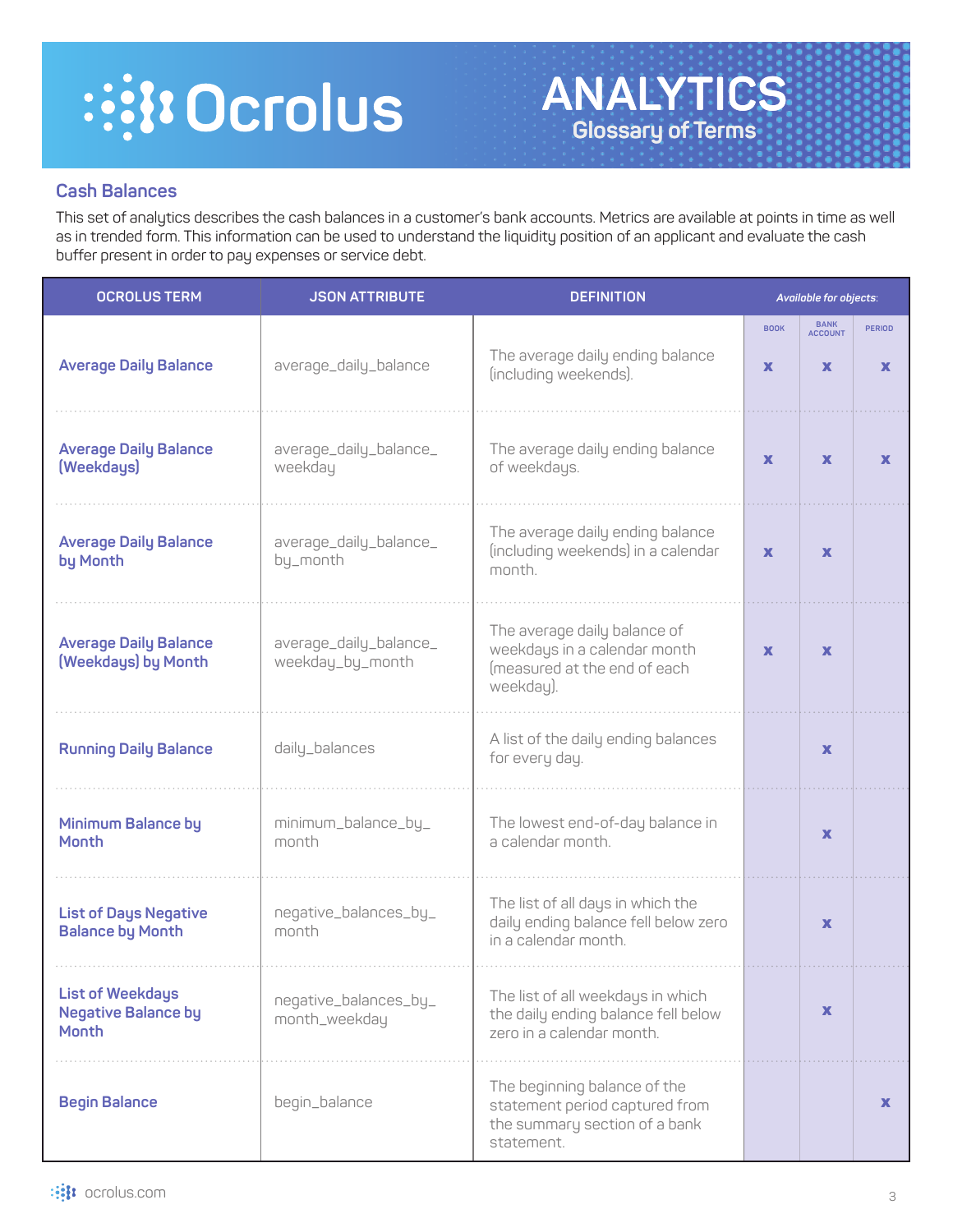| <b>OCROLUS TERM</b>                   | <b>JSON ATTRIBUTE</b>          | <b>DEFINITION</b>                                                                                                                                                                                                                                                                           |             | Available for objects:        |                              |
|---------------------------------------|--------------------------------|---------------------------------------------------------------------------------------------------------------------------------------------------------------------------------------------------------------------------------------------------------------------------------------------|-------------|-------------------------------|------------------------------|
| <b>End Balance</b>                    | end_balance                    | The ending balance of the<br>statement period captured from<br>the summary section of a bank<br>statement.                                                                                                                                                                                  | <b>BOOK</b> | <b>BANK</b><br><b>ACCOUNT</b> | <b>PERIOD</b><br>$\mathbf x$ |
| <b>Calculated End Balance</b>         | calculated_end_balance         | The balance Ocrolus calculates<br>by taking the begin balance and<br>summing all transactions captured<br>in a period. Note: field will be blank<br>unless it varies from the end<br>balance.                                                                                               |             |                               | $\mathbf x$                  |
| <b>Cash Balance Trend -</b><br>30 Day | cash_balance_trend_30d         | The normalized change in cash<br>balances over time. Used to<br>understand whether a business is<br>adding to or depleting its reserves.<br>(Mean cash balance over first 15)<br>days) - (Mean cash balance over<br>last 15 days)) / standard deviation<br>of cash balances over the period |             | $\mathbf{x}$                  |                              |
| <b>Cash Balance Trend -</b><br>60 Day | cash_balance_trend_60d         | The normalized change in cash<br>balances over time. Used to<br>understand whether a business is<br>adding to or depleting its reserves.<br>(Mean cash balance over first 30<br>days) - (Mean cash balance over<br>last 30 days)) / standard deviation<br>of cash balances over the period  |             | $\mathbf{x}$                  |                              |
| <b>Cash Balance Trend -</b><br>90 Day | cash_balance_trend_90d         | The normalized change in cash<br>balances over time. Used to<br>understand whether a business is<br>adding to or depleting its reserves.<br>(Mean cash balance over first 45<br>days) - (Mean cash balance over<br>last 45 days)) / standard deviation<br>of cash balances over the period. |             | $\mathbf x$                   |                              |
| <b>Cash Expense Days</b>              | cash_expense_days_by_<br>month | An estimate of the number of days<br>of expenses that could be paid<br>using today's cash balance. Mean<br>daily cash balance daily for the last<br>full month available / mean daily<br>expenses for the last full month<br>available.                                                     |             | $\mathbf{x}$                  |                              |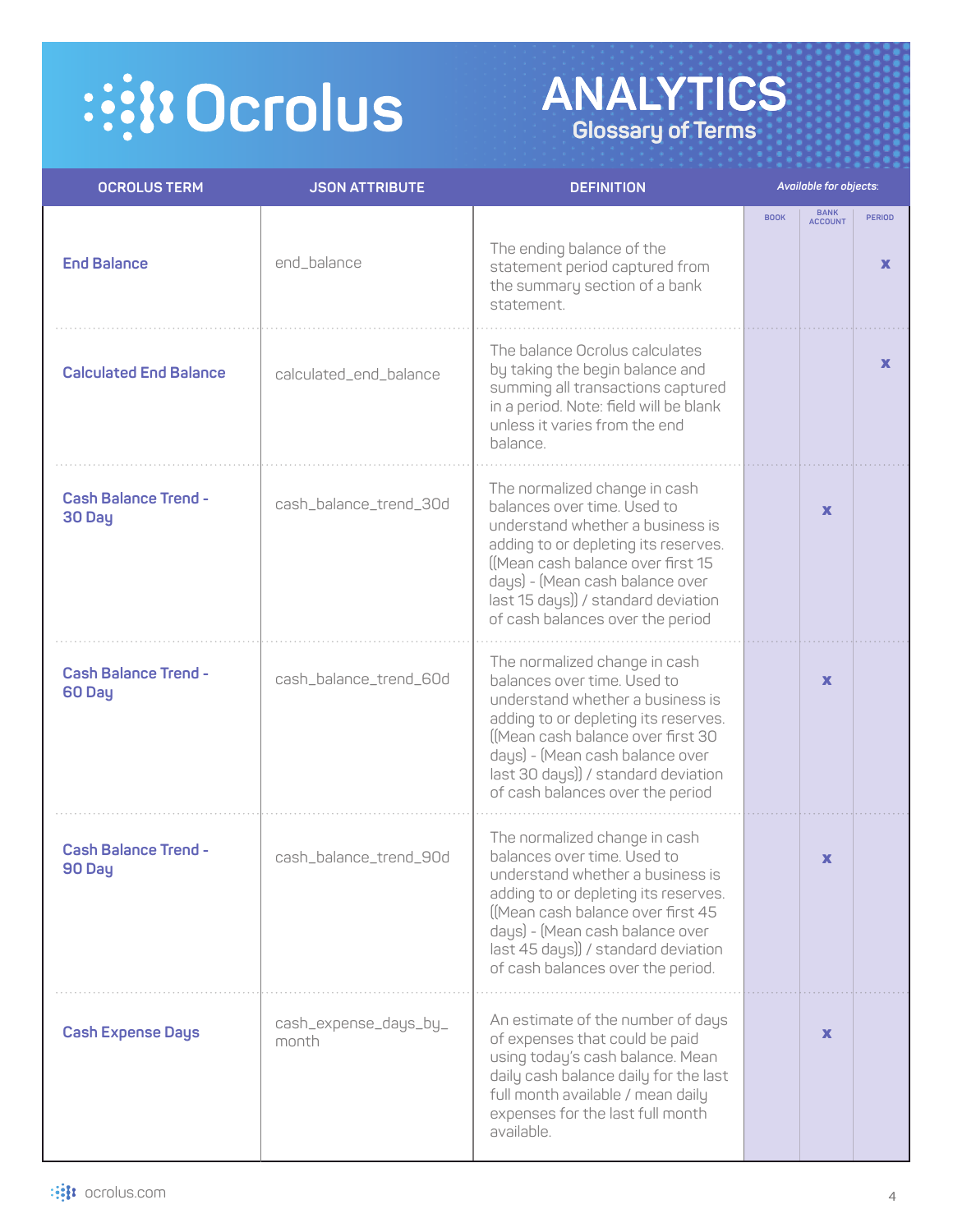#### **ANALYTICS Glossary of Terms**

#### **Overdrafts/NSF**

These analytics identify the existence of overdraft and non-sufficient-funds transactions in a customer's bank account(s). They can be used to understand the reliability of a customer and their tendency to become overextended. Knowing the frequency of NSF/OD behavior helps lenders distinguish between customers who face episodic liquidity challenges from those who are chronically unreliable.

| <b>OCROLUS TERM</b>                                        | <b>JSON ATTRIBUTE</b>                         | <b>DEFINITION</b>                                                                                                                                                 |             | Available for objects:                        |                    |
|------------------------------------------------------------|-----------------------------------------------|-------------------------------------------------------------------------------------------------------------------------------------------------------------------|-------------|-----------------------------------------------|--------------------|
| <b>NSF Count</b>                                           | nsf_count                                     | The number of unique NSF &<br>Overdraft fees for each bank<br>account. This is especially useful<br>with institutions that lump NSF<br>fees into one transaction. | <b>BOOK</b> | <b>BANK</b><br><b>ACCOUNT</b><br>$\mathbf{x}$ | <b>PERIOD</b><br>x |
| <b>NSF Count by Month</b>                                  | nsf_count_by_month                            | The number of unique NSF fees<br>each month. This is especially<br>useful with institutions that lump<br>NSF fees into one transaction.                           |             | $\mathbf x$                                   |                    |
| <b>List of NSF Transactions</b>                            | nsf_transactions                              | A list of fees associated with<br>non-sufficient funds and overdraft<br>transactions.                                                                             |             | $\mathbf x$                                   |                    |
| <b>NSF Transactions Paid Or</b><br><b>Negative Balance</b> | nsf_transactions_paid_or_<br>negative_balance | A list of fees associated with<br>overdraft transactions.                                                                                                         |             | $\mathbf{x}$                                  |                    |
| <b>NSF Transactions</b><br><b>Returned Or Not Paid</b>     | nsf_transactions_<br>returned_or_not_paid     | A list of fees associated with<br>returned and/or unpaid items due<br>to NSF fees.                                                                                |             | $\mathbf x$                                   |                    |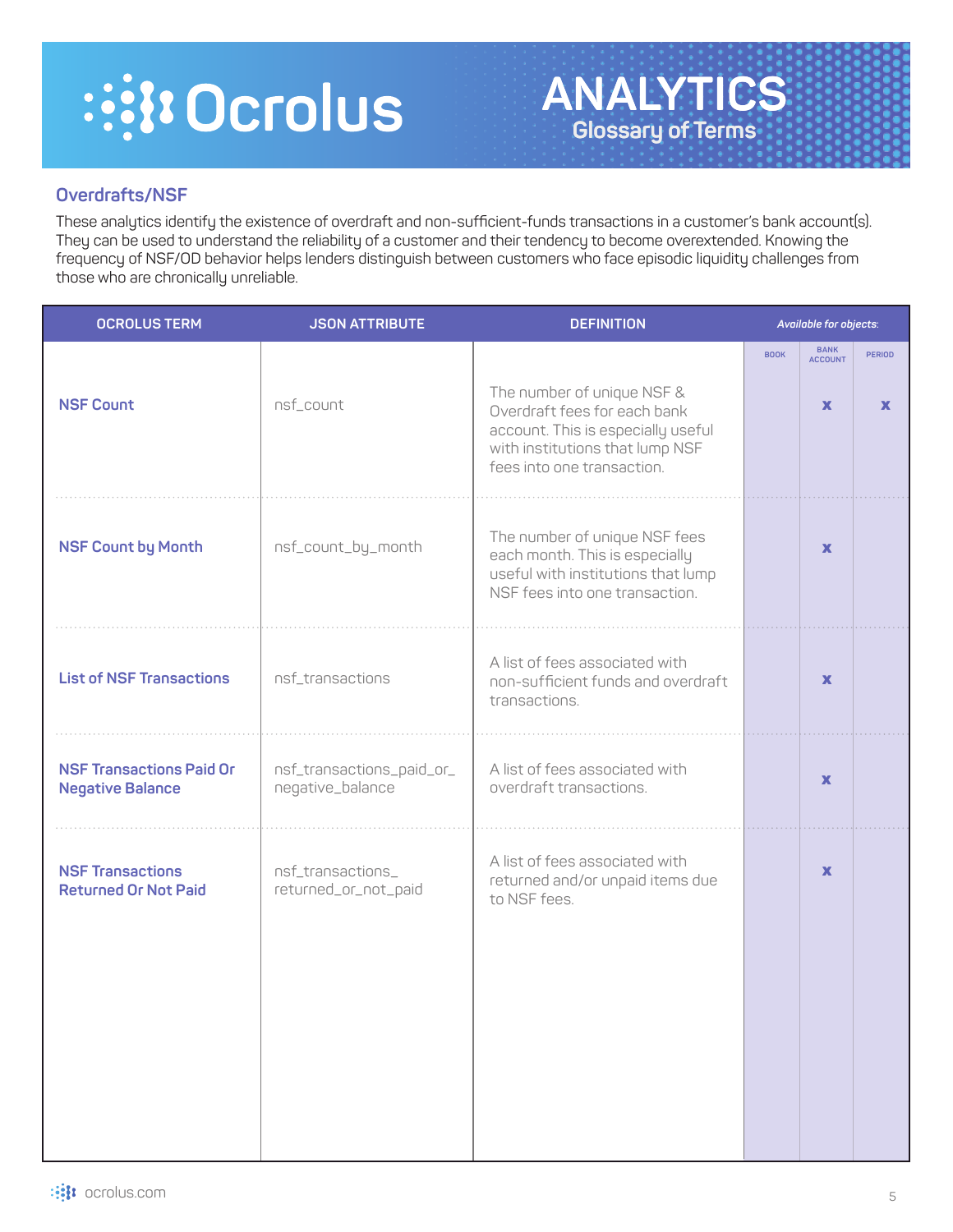#### **ANALYTICS Glossary of Terms**

#### **Cash Inflows & Outflows**

This extensive set of analytics is built on our ability to enhance each transaction with numerous additional points of detail. The information allows lenders to build a precise picture of the daily cash flow dynamics of their customers, including revenue, expenses, transaction categories, financial ratios, and trends.

| <b>OCROLUS TERM</b>                                | <b>JSON ATTRIBUTE</b>          | <b>DEFINITION</b>                                                                                                                                                                                                                                                                                                                                                                                                                                                            |             | Available for objects:        |               |
|----------------------------------------------------|--------------------------------|------------------------------------------------------------------------------------------------------------------------------------------------------------------------------------------------------------------------------------------------------------------------------------------------------------------------------------------------------------------------------------------------------------------------------------------------------------------------------|-------------|-------------------------------|---------------|
|                                                    |                                |                                                                                                                                                                                                                                                                                                                                                                                                                                                                              | <b>BOOK</b> | <b>BANK</b><br><b>ACCOUNT</b> | <b>PERIOD</b> |
| <b>Average Transaction</b><br><b>Size by Month</b> | average_by_month               | The average absolute value of all<br>transactions in a calendar month.                                                                                                                                                                                                                                                                                                                                                                                                       | $\mathbf x$ | $\mathbf{x}$                  |               |
| <b>Average Deposit by</b><br><b>Month</b>          | average_deposit_by_<br>month   | The average value of credit<br>transactions in a calendar month.                                                                                                                                                                                                                                                                                                                                                                                                             | $\mathbf x$ | $\mathbf x$                   |               |
| <b>Estimated Revenue by</b><br>Month               | estimated_revenue_by_<br>month | The estimated revenue of the<br>business in a calendar month. This<br>is calculated by summing together<br>all credit transactions, then<br>removing all transfer credits (except<br>for wire transfers), all alternative<br>lender credits (except for factoring<br>credits), and all transactions that<br>contain words that signify that<br>they are not revenue deposits. This<br>includes words such as Refund,<br>Reversal, Cash Back, Return, and<br>about 20 others. | $\mathbf x$ | $\mathbf x$                   |               |
| <b>Max Deposit by Month</b>                        | deposit_max_by_month           | The value of the largest credit<br>transaction in a calendar month.                                                                                                                                                                                                                                                                                                                                                                                                          |             | $\mathbf x$                   |               |
| <b>Min Deposit by Month</b>                        | deposit_min_by_month           | The value of the smallest credit<br>transaction in a calendar month.                                                                                                                                                                                                                                                                                                                                                                                                         |             | $\mathbf x$                   |               |
| <b>Total Deposits Sum by</b><br><b>Month</b>       | deposits_sum_by_month          | The sum of all credit transactions<br>in a calendar month.                                                                                                                                                                                                                                                                                                                                                                                                                   |             | $\mathbf x$                   |               |
| <b>Deposit Sum</b>                                 | deposit_sum                    | The total monetary value of<br>credits.                                                                                                                                                                                                                                                                                                                                                                                                                                      |             | $\mathbf{x}$                  | X             |
| <b>Deposit Count</b>                               | deposit_count                  | The total number of credit<br>transactions.                                                                                                                                                                                                                                                                                                                                                                                                                                  |             | <b>X</b>                      | <b>X</b>      |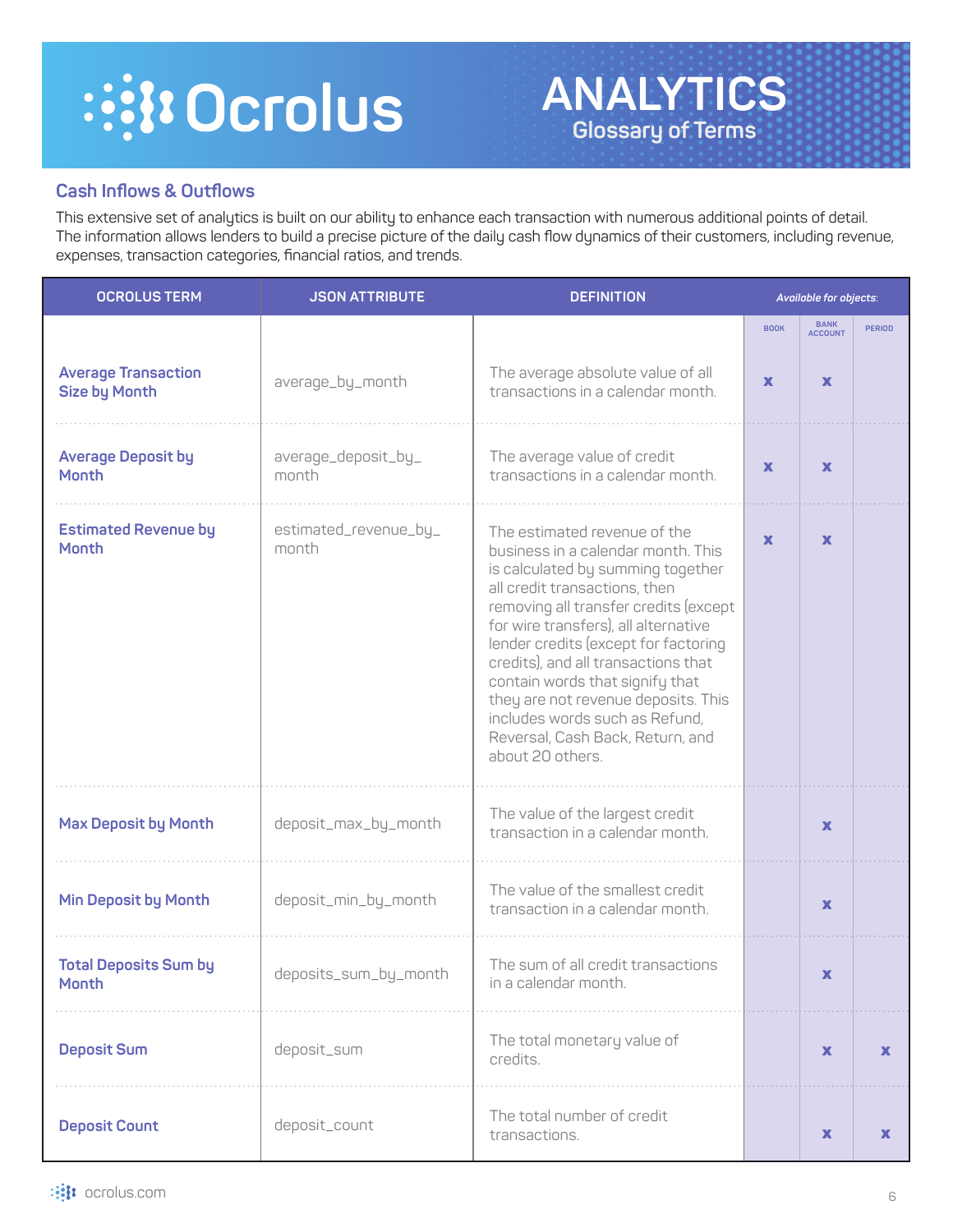| <b>OCROLUS TERM</b>                                         | <b>JSON ATTRIBUTE</b>               | <b>DEFINITION</b>                                                                                                                                                                                                                                                                                                                                                                                                                                                               |             | <b>Available for objects:</b> |               |
|-------------------------------------------------------------|-------------------------------------|---------------------------------------------------------------------------------------------------------------------------------------------------------------------------------------------------------------------------------------------------------------------------------------------------------------------------------------------------------------------------------------------------------------------------------------------------------------------------------|-------------|-------------------------------|---------------|
|                                                             |                                     |                                                                                                                                                                                                                                                                                                                                                                                                                                                                                 | <b>BOOK</b> | <b>BANK</b><br><b>ACCOUNT</b> | <b>PERIOD</b> |
| <b>Withdrawal Sum</b>                                       | withdrawal_sum                      | The total monetary value of debits.                                                                                                                                                                                                                                                                                                                                                                                                                                             |             | $\mathbf x$                   | $\mathbf x$   |
| <b>Withdrawal Count</b>                                     | withdrawal count                    | The total number of debit<br>transactions.                                                                                                                                                                                                                                                                                                                                                                                                                                      |             | $\mathbf{x}$                  | $\mathbf x$   |
| <b>Deposits Not Included in</b><br><b>Estimated Revenue</b> | non_estimated_revenue_<br>txns_list | The list of credit transactions that<br>are excluded from the "Estimated<br>Revenue by Month" calculation.                                                                                                                                                                                                                                                                                                                                                                      |             | $\mathbf x$                   |               |
| <b>Total Days</b>                                           | total_days                          | The total number of days in all<br>statement periods captured in the<br>bank account.                                                                                                                                                                                                                                                                                                                                                                                           |             | $\mathbf x$                   |               |
| <b>Max Withdrawals by</b><br>Month                          | withdrawals_max_by_<br>month        | The value of the largest debit<br>transaction in a calendar month.                                                                                                                                                                                                                                                                                                                                                                                                              |             | $\mathbf x$                   |               |
| <b>Total Withdrawals Sum by</b><br>Month                    | withdrawals_sum_by_<br>month        | The sum of all debit transactions in<br>a calendar month.                                                                                                                                                                                                                                                                                                                                                                                                                       |             | $\mathbf x$                   |               |
| <b>Estimated Revenue by</b><br>Month                        | estimated_revenue_by_<br>month      | The estimated revenue of the<br>business in a calendar month.<br>This is calculated by summing<br>together all credit transactions,<br>then removing all transfer credits<br>(except for wire transfers), all<br>alternative lender credits (except<br>for factoring credits), and all<br>transactions that contain words<br>that signify that they are not<br>revenue deposits. This includes<br>words such as Refund, Reversal,<br>Cash Back, Return, and about 20<br>others. | $\mathbf x$ | $\mathbf x$                   |               |
| <b>Transaction Count</b>                                    | txn_count                           | The total number of transactions<br>in a statement period.                                                                                                                                                                                                                                                                                                                                                                                                                      |             | $\mathbf x$                   | X             |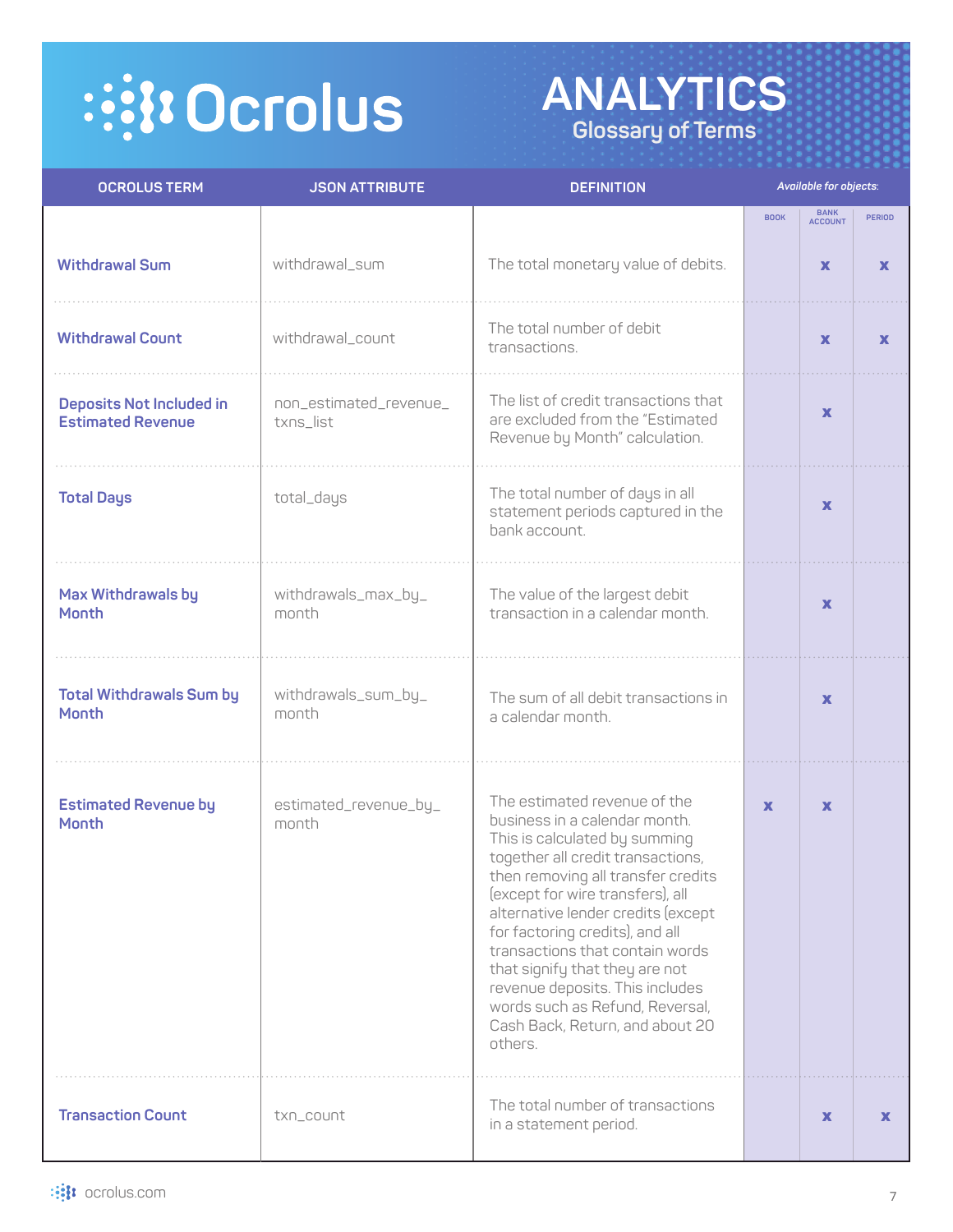| <b>OCROLUS TERM</b>                        | <b>JSON ATTRIBUTE</b>                | <b>DEFINITION</b>                                                                                                                                                                                                                                  |             | Available for objects:        |               |
|--------------------------------------------|--------------------------------------|----------------------------------------------------------------------------------------------------------------------------------------------------------------------------------------------------------------------------------------------------|-------------|-------------------------------|---------------|
|                                            |                                      |                                                                                                                                                                                                                                                    | <b>BOOK</b> | <b>BANK</b><br><b>ACCOUNT</b> | <b>PERIOD</b> |
| <b>Average Amount</b>                      | average_amount                       | The average monetary value of<br>transactions in a statement period.                                                                                                                                                                               |             |                               | $\mathbf x$   |
| <b>Estimated Daily Revenue</b><br>by Month | estimated_daily_revenue_<br>by_month | Estimated daily revenue over the<br>observed time period. Important<br>for understanding both the<br>magnitude of revenue, trend of<br>revenue, and the resilience of<br>revenue to the present situation.                                         |             | $\mathbf{x}$                  |               |
| <b>Estimated Daily Expense</b><br>by Month | estimated_daily_<br>expense_by_month | Estimated daily expenses over the<br>observed time period. Important<br>for understanding the costs<br>required to operate the business<br>as well as the firm's ability to<br>adapt spending during a period of<br>disruption.                    |             | $\mathbf x$                   |               |
| <b>Estimated Expense by</b><br>Month       | estimated_expense_by_<br>month       | Estimated monthly expenses<br>over the observed time period.<br>Important for understanding the<br>costs required to operate the<br>business as well as the firm's<br>ability to adapt spending during a<br>period of disruption.                  |             | $\mathbf{x}$                  |               |
| <b>Average Daily Cash Flow</b>             | average_daily_cash_flow              | Average daily cash flow over the<br>observed period. Net Cash Flow<br>= Credits - Debits. Important to<br>understand if the business is<br>running a surplus or deficit and<br>how much free cash flow may be<br>available for servicing new debt. |             | $\mathbf x$                   |               |
| <b>Daily Cash Flow List</b>                | daily_cash_flows                     | A list of net cash flows for each<br>available date. Net Cash Flow =<br>Credits - Debits. Important to<br>understand if the business is<br>running a surplus or deficit and<br>how much free cash flow may be<br>available for servicing new debt. |             | $\mathbf{x}$                  |               |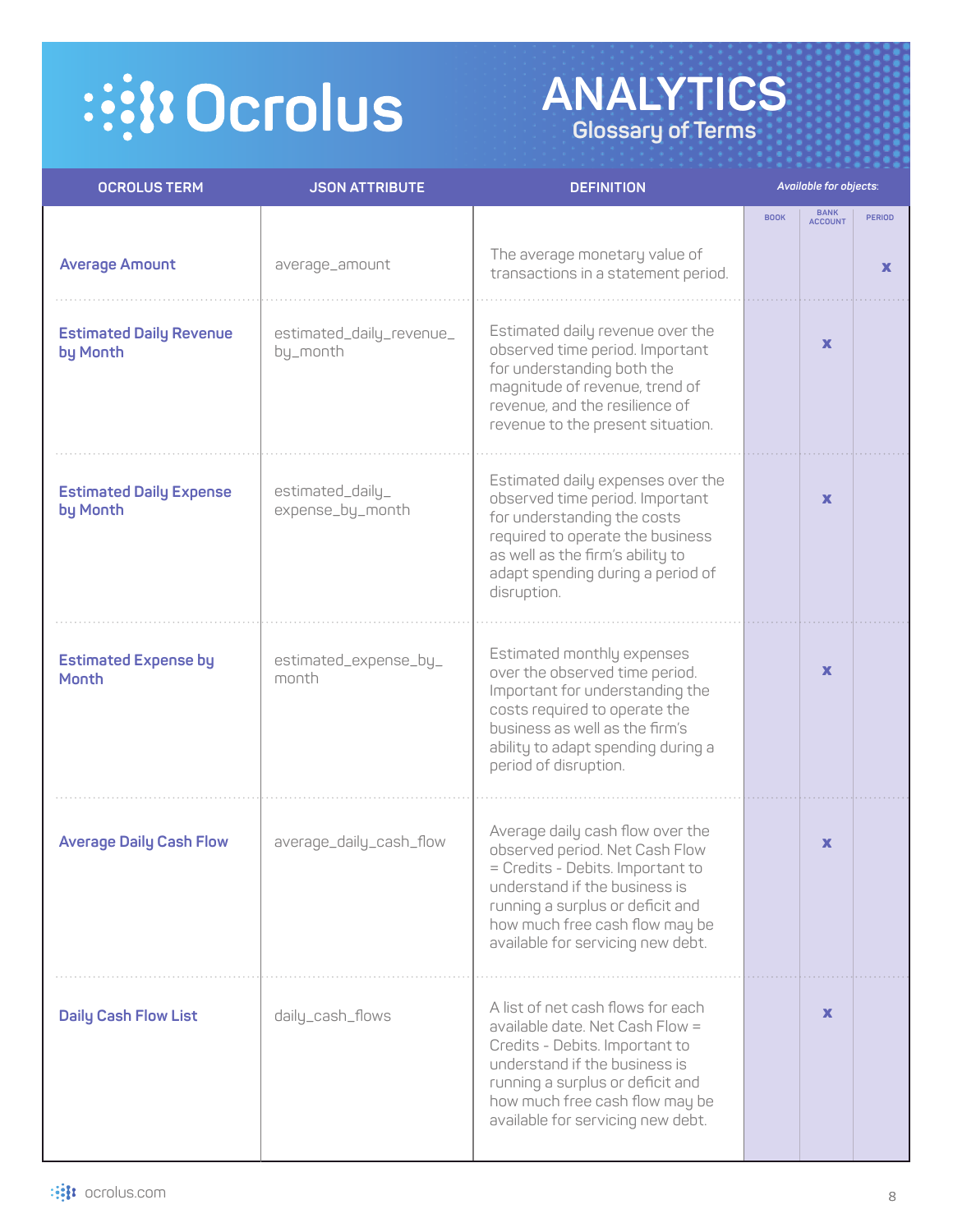| <b>OCROLUS TERM</b>                          | <b>JSON ATTRIBUTE</b>               | <b>DEFINITION</b>                                                                                                                                                                                                                                                                       |             | Available for objects:                        |               |
|----------------------------------------------|-------------------------------------|-----------------------------------------------------------------------------------------------------------------------------------------------------------------------------------------------------------------------------------------------------------------------------------------|-------------|-----------------------------------------------|---------------|
| <b>Weekday Cash Flow List</b>                | daily_cash_flows_<br>weekday        | A list of net cash flows for each<br>available weekday. Net Cash Flow<br>= Credits - Debits. Credits - Debits.<br>Important to understand if the<br>business is running a surplus or<br>deficit and how much free cash<br>flow may be available for servicing<br>new deht.              | <b>BOOK</b> | <b>BANK</b><br><b>ACCOUNT</b><br>$\mathbf{x}$ | <b>PERIOD</b> |
| <b>Negative Cash Flow Dates</b>              | negative_cash_flows                 | List of dates where net cash flows<br>(defined as credits - debits) are<br>negative.                                                                                                                                                                                                    |             | $\mathbf x$                                   |               |
| <b>Negative Cash Flow</b><br><b>Weekdays</b> | negative_cash_flows_<br>weekday     | List of weekdays where net cash<br>flows (defined as credits - debits)<br>are negative.                                                                                                                                                                                                 |             | $\mathbf x$                                   |               |
| <b>Average Weekday Cash</b><br><b>Flows</b>  | average_daily_cash_flow_<br>weekday | Average daily cash flow for<br>weekdays over the observed<br>period. Net Cash Flow = Credits -<br>Debits. Important to understand if<br>the business is running a surplus<br>or deficit and how much free cash<br>flow may be available for servicing<br>new debt.                      |             | $\mathbf x$                                   |               |
| <b>Cash Flow Trend - 30</b><br><b>Days</b>   | cash_flow_trend_30d                 | The normalized change in cash<br>flow over time. Used to measure<br>the change in profitability<br>for a business in different<br>environments. (Mean cash flow<br>over first 15 days) - (Mean cash<br>flow over last 15 days)) / standard<br>deviation of cash flow over the<br>period |             | $\mathbf x$                                   |               |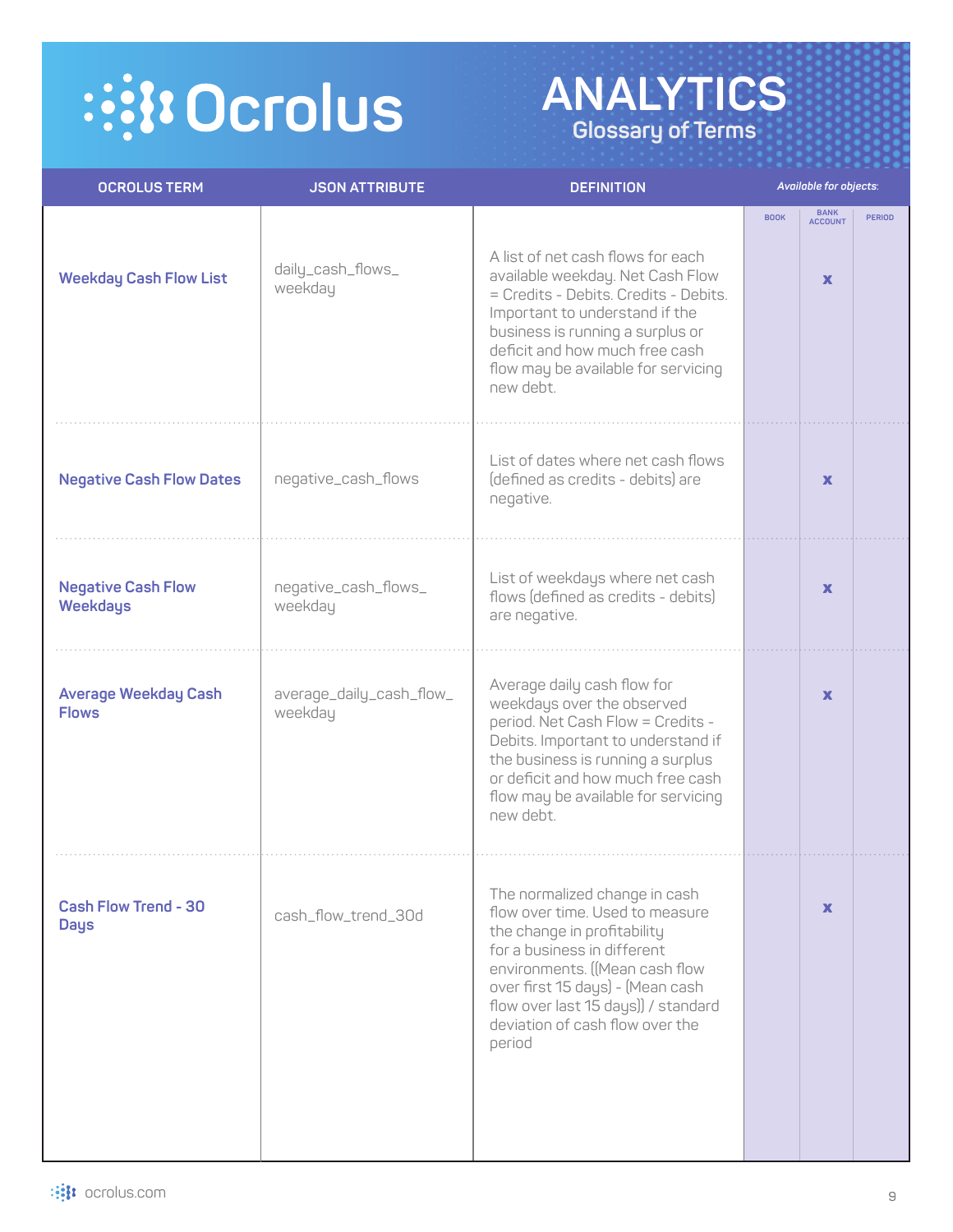| <b>OCROLUS TERM</b>                        | <b>JSON ATTRIBUTE</b>                       | <b>DEFINITION</b>                                                                                                                                                                                                                                                                     |             | Available for objects:        |               |
|--------------------------------------------|---------------------------------------------|---------------------------------------------------------------------------------------------------------------------------------------------------------------------------------------------------------------------------------------------------------------------------------------|-------------|-------------------------------|---------------|
|                                            |                                             |                                                                                                                                                                                                                                                                                       | <b>BOOK</b> | <b>BANK</b><br><b>ACCOUNT</b> | <b>PERIOD</b> |
| <b>Cash Flow Trend - 60</b><br><b>Days</b> | cash_flow_trend_60d                         | The normalized change in cash<br>flow over time. Used to measure<br>the change in profitability for a<br>business in different environments.<br>(Mean cash flow over first 30 days<br>) - (Mean cash flow over last 30<br>days)) / standard deviation of cash<br>flow over the period |             | $\mathbf x$                   |               |
| <b>Cash Flow Trend - 90</b><br><b>Days</b> | cash_flow_trend_90d                         | The normalized change in cash<br>flow over time. Used to measure<br>the change in profitability for a<br>business in different environments.<br>(Mean cash flow over first 45 days)<br>- (Mean cash flow over last 45<br>days)) / standard deviation of cash<br>flow over the period  |             | X                             |               |
| <b>Recurring Inflow Ratio</b>              | recurring_vs_episodic_<br>inflows_by_month  | The ratio of incoming transactions<br>that are recurring, demonstrating<br>stability of revenue over time.                                                                                                                                                                            |             | $\mathbf x$                   |               |
| <b>Recurring Outflow Ratio</b>             | recurring_vs_episodic_<br>outflows_by_month | The ratio of outgoing transactions<br>that are recurring, demonstrating<br>a likely minimum set of fixed<br>expenses.                                                                                                                                                                 |             | X                             |               |
| <b>Daily Revenue Pre-COVID</b>             | daily_revenue_before_<br>march_15_2020      | Average daily revenue for the 60-<br>day period ending March 15, 2020.<br>Used to understand revenue<br>before the COVID-19 impact.                                                                                                                                                   |             | $\mathbf{x}$                  |               |
| <b>Daily Revenue Post-</b><br><b>COVID</b> | daily_revenue_after_<br>march_15_2020       | Average daily revenue for the<br>60-day period beginning March<br>15, 2020. Used to understand<br>revenue in the immediate<br>aftermath of COVID-19-related<br>lockdowns.                                                                                                             |             | $\mathbf{x}$                  |               |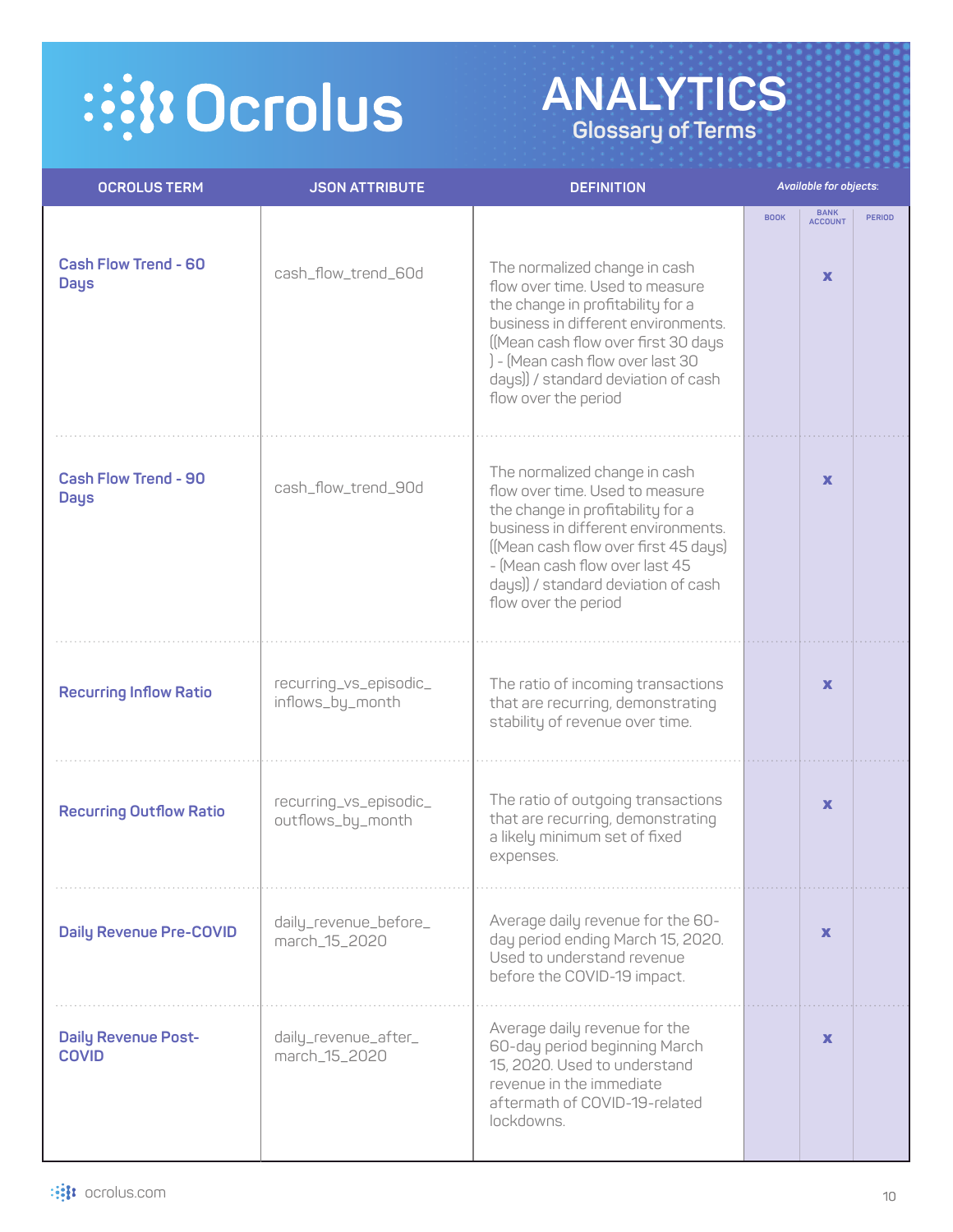| <b>OCROLUS TERM</b>                                                                  | <b>JSON ATTRIBUTE</b>   | <b>DEFINITION</b>                                                                                                                                     |             | Available for objects:                        |               |
|--------------------------------------------------------------------------------------|-------------------------|-------------------------------------------------------------------------------------------------------------------------------------------------------|-------------|-----------------------------------------------|---------------|
| <b><sup>₩</sup> Number of Transfers</b>                                              | transfer_num            | Total number of transfer txns<br>(postive and negative txns<br>matching with transfer term list)<br>in the bank account                               | <b>BOOK</b> | <b>BANK</b><br><b>ACCOUNT</b><br>$\mathbf{x}$ | <b>PERIOD</b> |
| <b>*</b> Amount of Transfers                                                         | transfer_sum            | Sum of transfer txns' amounts<br>(positive and negative txns<br>matching with transfer term list)<br>in the bank account                              |             | $\mathbf x$                                   |               |
| ☀ Number of Payroll<br><b>Payments</b>                                               | payroll_num             | For business accounts only,<br>the total number of payroll txns<br>(negative txns matching with<br>payroll term list) in the bank<br>account          |             | $\mathbf x$                                   |               |
| <b>i*</b> Amount of Payroll<br><b>Payments</b>                                       | payroll_sum             | For business accounts only, the<br>sum of payroll txns' amounts<br>(negative txns matching with<br>payroll term list) in the bank<br>account          |             | $\mathbf x$                                   |               |
| <b><i>i</i></b> Number of<br><b>Transactions Ending in 4</b><br><b>Zeros (00.00)</b> | txn_four_zeros          | Number of transactions ending<br>in 4 zeros (00.00)                                                                                                   |             | $\mathbf x$                                   |               |
| <b>E</b> Number of Venmo,<br>Zelle, and Cash App<br><b>Transactions</b>              | venmo_zelle_cashapp_num | Number of Venmo, Zelle, and cash<br>app transactions: Total number<br>of txns that include terms such<br>as Venmo, Zelle and cash app<br>transactions |             | $\mathbf x$                                   |               |
| <b>i<sup>¥</sup> Amount of Venmo,</b><br>Zelle, and Cash App<br><b>Transactions</b>  | venmo_zelle_cashapp_sum | Amount of Venmo, Zelle, and cash<br>app transactions: Sum of amounts<br>for Venmo, Zelle and cash app<br>transactions                                 |             | $\mathbf x$                                   |               |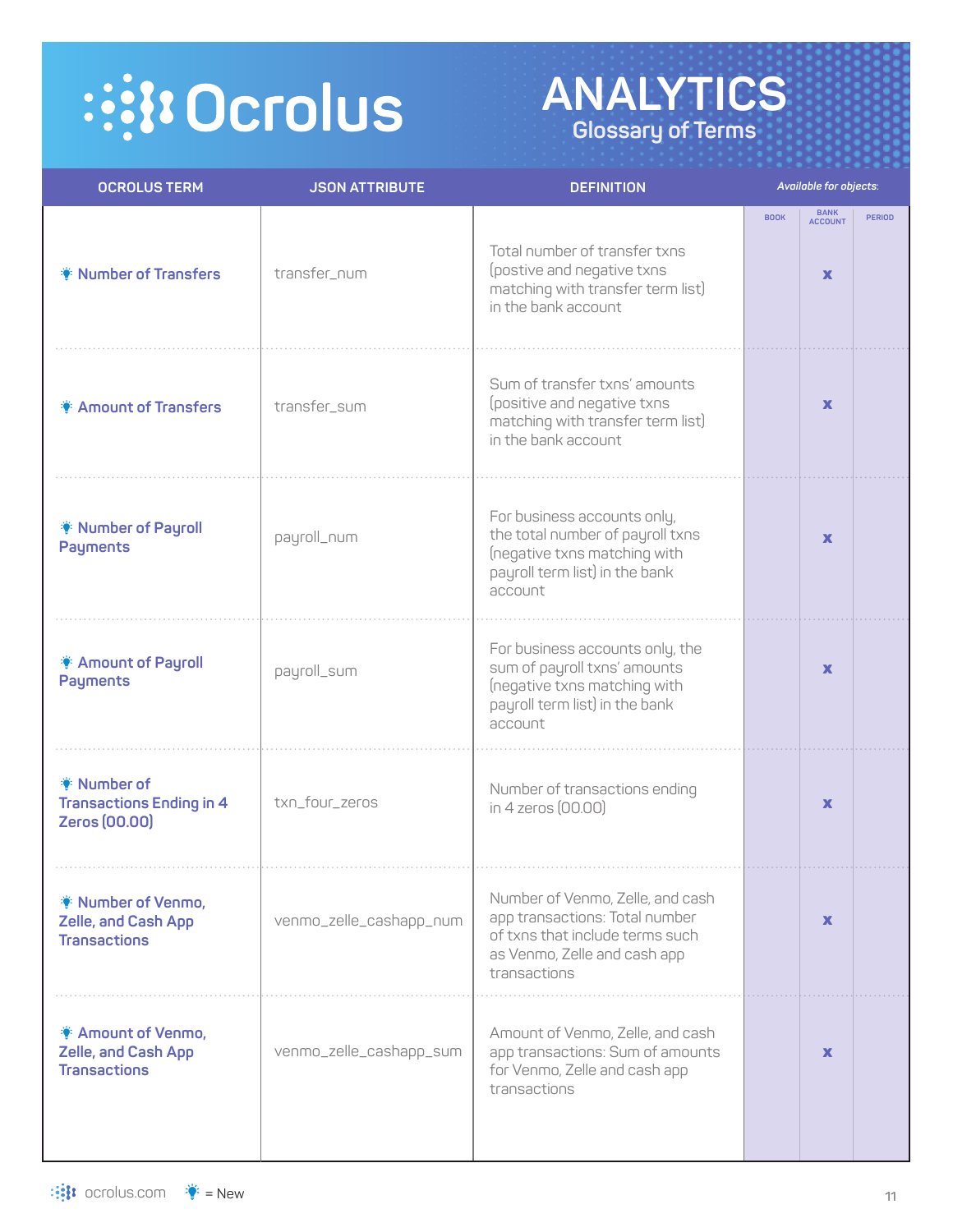| <b>OCROLUS TERM</b>                                                      | <b>JSON ATTRIBUTE</b>             | <b>DEFINITION</b>                                                                                                                    |             | Available for objects:                       |               |
|--------------------------------------------------------------------------|-----------------------------------|--------------------------------------------------------------------------------------------------------------------------------------|-------------|----------------------------------------------|---------------|
| <b>E</b> Number of ATM<br><b>Withdrawals</b>                             | atm_withdrawals_num               | Total number of all ATM<br>withdrawals from the bank<br>account                                                                      | <b>BOOK</b> | <b>BANK</b><br><b>ACCOUNT</b><br>$\mathbf x$ | <b>PERIOD</b> |
| <b>i¥ Amount of ATM</b><br><b>Withdrawals</b>                            | atm_withdrawals_sum               | The sum of all ATM withdrawal<br>amounts                                                                                             |             | $\mathbf x$                                  |               |
| <b>E</b> Number of Merchant<br><b>Service Deposits (Card)</b>            | merchant_service_<br>deposits_num | Total number of merchant service<br>deposits (positive txns matching<br>with merchant service terms) in the<br>bank account          |             | $\mathbf{x}$                                 |               |
| <b><sup>₩</sup> Amount of Merchant</b><br><b>Service Deposits (Card)</b> | merchant_service_<br>deposits_sum | The sum of merchant service<br>deposit txn amounts (positive<br>txns matching with merchant<br>service terms) in the bank<br>account |             | $\mathbf{x}$                                 |               |
| <b>i<sup>*</sup> Number of Remote</b><br><b>Capture Deposits</b>         | remote_deposits_num               | Total number of remote deposits<br>in the bank account                                                                               |             | $\mathbf x$                                  |               |
| <b>i<sup>*</sup> Amount of Remote</b><br><b>Capture Deposits</b>         | remote_deposits_sum               | Sum of remote deposit amounts in<br>the bank account                                                                                 |             | $\mathbf x$                                  |               |
| <b><i><u><b>¥</b></u></i></b> Number of Checks                           | checks_num                        | Number of checks in the<br>bank account                                                                                              |             | $\mathbf x$                                  |               |
| <b>E</b> Amount of Check with<br><b>Highest Incidence</b>                | checks_highest_incidence          | Most commonly occurring check<br>amount (of the highest incidence)<br>as well as the number of such<br>occurrences                   |             | $\mathbf{x}$                                 |               |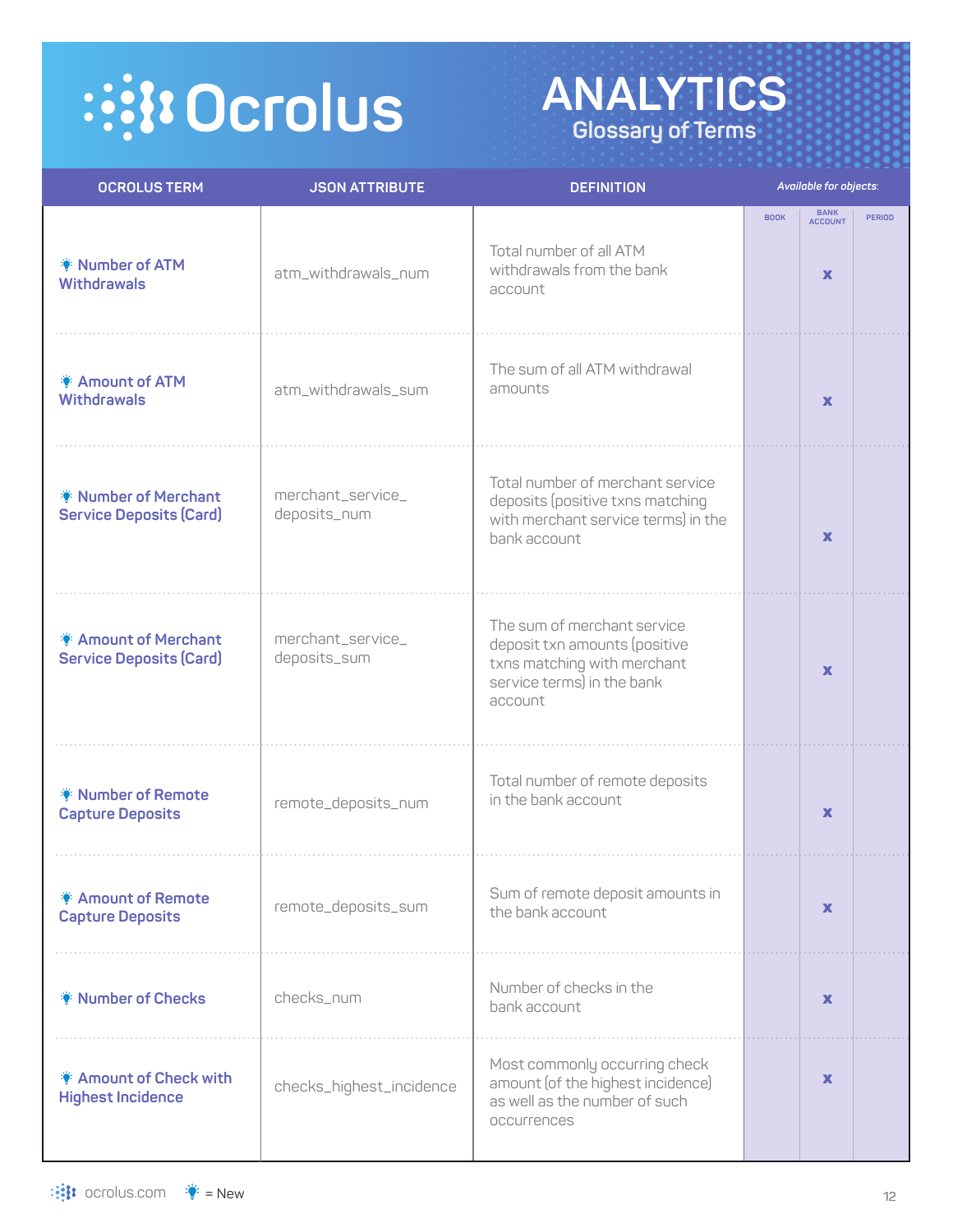| <b>OCROLUS TERM</b>                                                                | <b>JSON ATTRIBUTE</b>    | <b>DEFINITION</b>                                      |             | <b>Available for objects:</b> |               |
|------------------------------------------------------------------------------------|--------------------------|--------------------------------------------------------|-------------|-------------------------------|---------------|
|                                                                                    |                          |                                                        | <b>BOOK</b> | <b>BANK</b><br><b>ACCOUNT</b> | <b>PERIOD</b> |
| <b>E</b> Number of USA<br><b>Tax Payments</b>                                      | usa_tax_payments_num     | Number of US tax payments<br>(USATAXPYMT)              |             | $\mathbf x$                   |               |
| <b>i<sup>¥</sup> Amount of USA</b><br><b>Tax Payments</b>                          | usa_tax_payments_sum     | Amount of US tax payments                              |             | $\mathbf x$                   |               |
| <b><sup>☀</sup> Number of State</b><br><b>Tax Payments</b>                         | state_tax_payments_num   | Number of tax payments that are<br>not US tax payments |             | $\mathbf x$                   |               |
| <b>i<sup>★</sup> Amount of State</b><br><b>Tax Payments</b>                        | state_tax_payments_sum   | Amount of tax payments that<br>are not US tax payments |             | $\mathbf{x}$                  |               |
| <b>EXAMPLE PERITH</b><br><b>Payments (EZ Pass,</b><br>Tollway, etc)                | tolls_num                | Number of toll payments                                |             | $\mathbf x$                   |               |
| <b>EXAMOUNT OF Toll</b><br><b>Payments</b>                                         | tolls_sum                | Amount of toll payments                                |             | $\mathbf{x}$                  |               |
| Vie Unique Credit Card<br><b>Company Payments (e.g.</b><br>Amex, Chase, Citi, etc) | unique_credit_card_banks | List of credit cards used                              |             | $\mathbf x$                   |               |
| ☀ Number of Credit Card<br><b>Payments</b>                                         | credit_card_payments_num | Number of credit card payments                         |             | $\mathbf{x}$                  |               |
| <b>EXECUTE: Amount of Credit Card</b><br><b>Payments</b>                           | credit_card_payments_sum | Amount of credit card payments                         |             | $\mathbf{x}$                  |               |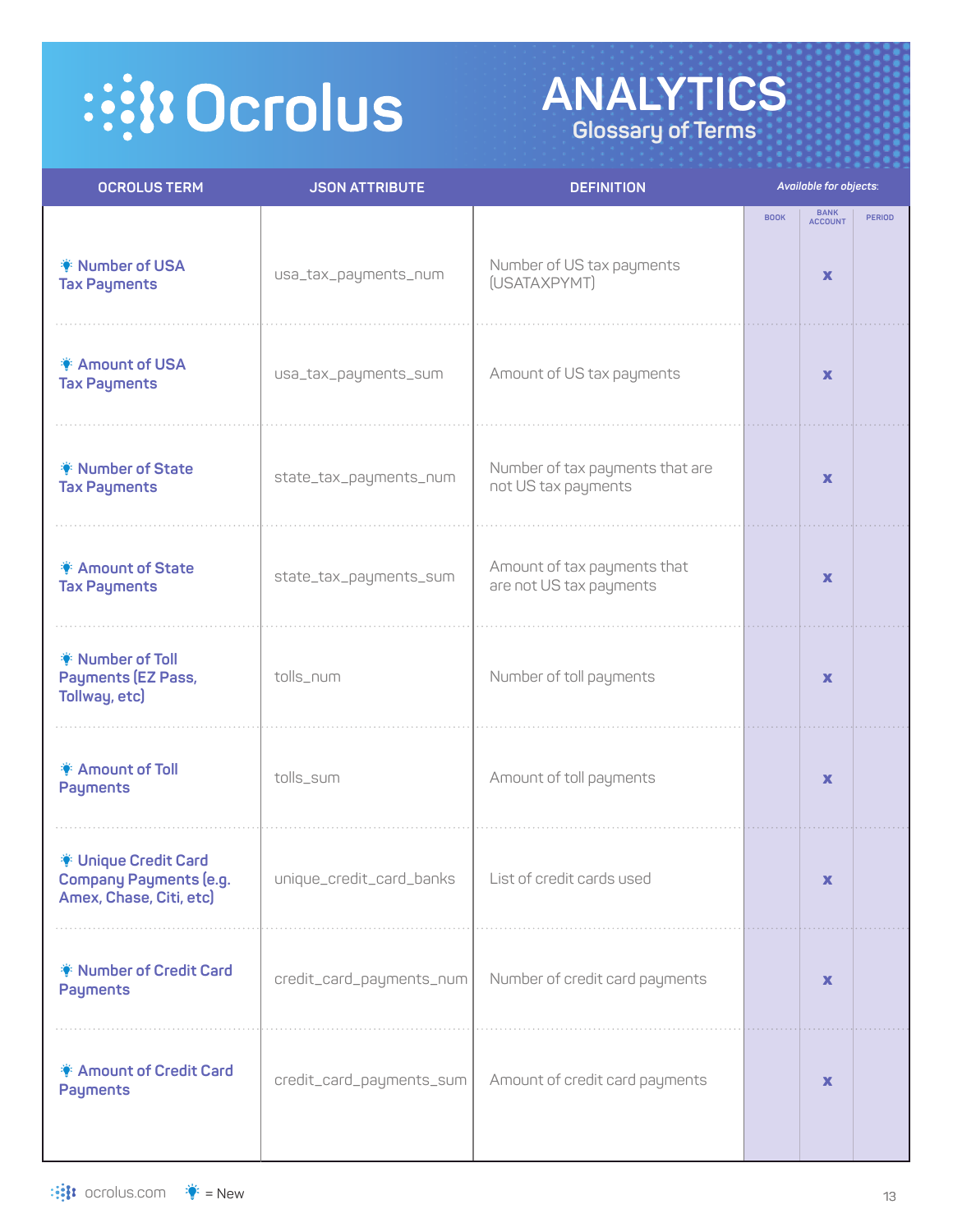| <b>OCROLUS TERM</b>                                                    | <b>JSON ATTRIBUTE</b>    | <b>DEFINITION</b>                          |             | Available for objects:        |               |
|------------------------------------------------------------------------|--------------------------|--------------------------------------------|-------------|-------------------------------|---------------|
|                                                                        |                          |                                            | <b>BOOK</b> | <b>BANK</b><br><b>ACCOUNT</b> | <b>PERIOD</b> |
| ☀ Number of Paypal<br><b>Transactions</b>                              | paypal_num               | Number of Paypal transactions              |             | $\mathbf x$                   |               |
| <b>☀ Amount of Paypal</b><br><b>Transactions</b>                       | paypal_sum               | Amount of Paypal transactions              |             | $\mathbf x$                   |               |
| <b><i><u><b>¥</b></u></i> Number of Insurance</b><br><b>Payments</b>   | insurance_payments_num   | Number of insurance payments               |             | $\mathbf x$                   |               |
| <b>i*</b> Amount of Insurance<br><b>Payments</b>                       | insurance_payments_sum   | Amount of insurance payments               |             | $\mathbf x$                   |               |
| <b>EXECUTE: Number of Branch</b><br><b>Cash Withdrawals</b>            | branch_withdrawals_num   | Number of branch cash<br>withdrawals       |             | $\mathbf x$                   |               |
| <b>i¥ Amount of Branch</b><br><b>Cash Withdrawals</b>                  | branch_withdrawals_sum   | Amount of branch cash<br>withdrawals       |             | $\mathbf x$                   |               |
| ☀ Number of Purchases<br><b>Made at Truck Stops</b>                    | truck_stop_purchases_num | Number of purchases made at<br>truck stops |             | $\mathbf x$                   |               |
| <b>i<sup>★</sup> Amount of Purchases</b><br><b>Made at Truck Stops</b> | truck_stop_purchases_sum | Amount of purchases made at<br>truck stops |             | $\mathbf x$                   |               |
| <b><sup>☀</sup> Number of Casino-</b><br><b>Lottery Transactions</b>   | casino_lottery_num       | Number of casino-lottery<br>transactions   |             | $\mathbf x$                   |               |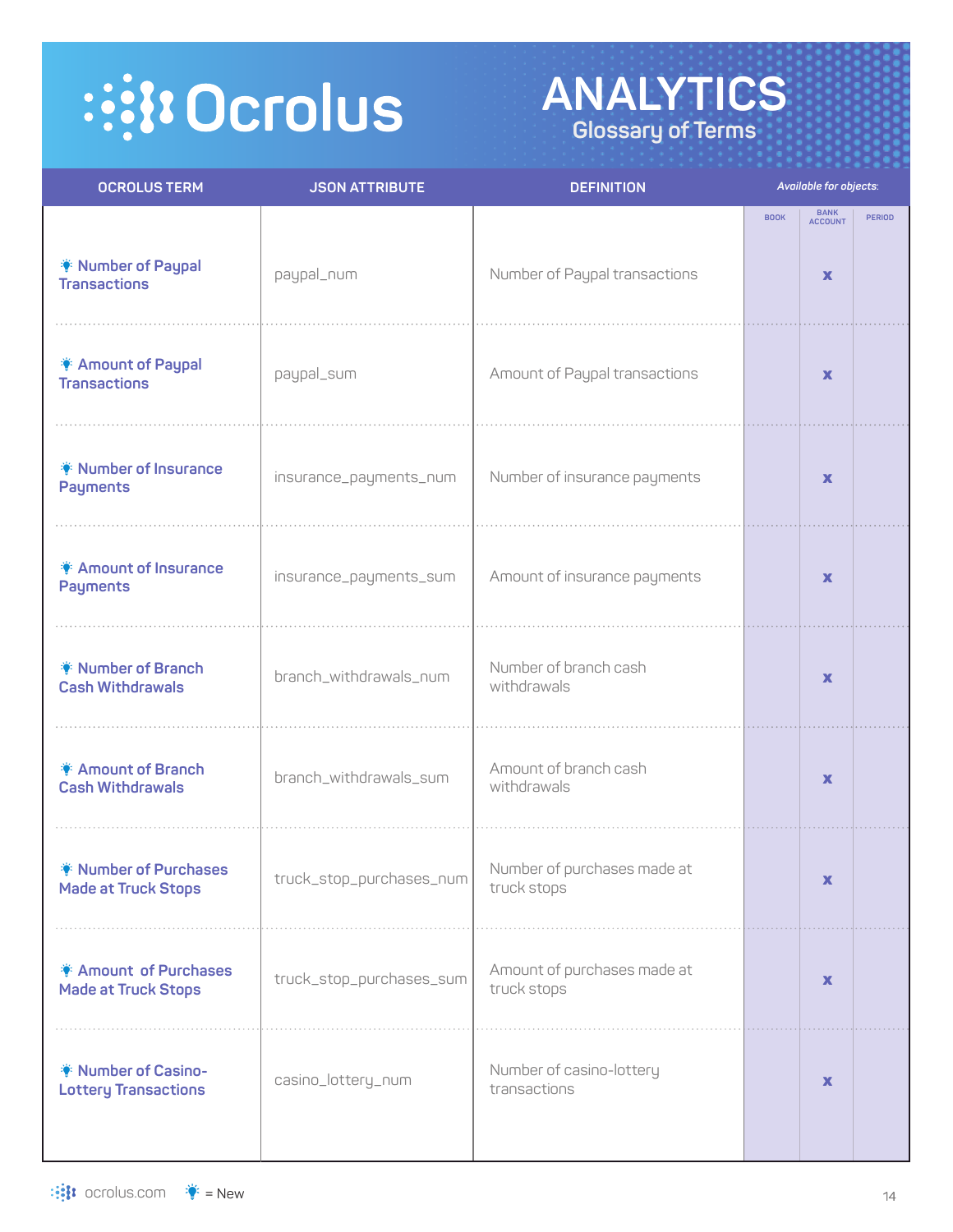| <b>OCROLUS TERM</b>                                                             | <b>JSON ATTRIBUTE</b>            | <b>DEFINITION</b>                                            | Available for objects: |                               |               |
|---------------------------------------------------------------------------------|----------------------------------|--------------------------------------------------------------|------------------------|-------------------------------|---------------|
|                                                                                 |                                  |                                                              | <b>BOOK</b>            | <b>BANK</b><br><b>ACCOUNT</b> | <b>PERIOD</b> |
| <b>*</b> Amount of Casino-<br><b>Lottery Transactions</b>                       | casino_lottery_sum               | Amount of casino-lottery<br>transactions                     |                        | $\mathbf{x}$                  |               |
| <b><i><u><b></b></u></i></b> Number of Debit Card<br><b>Transactions</b>        | debit_card_txns_num              | Number of transactions containing<br>words DEBIT and CARD    |                        | $\mathbf x$                   |               |
| <b><sup>₩</sup> Amount of Debit Card</b><br><b>Transactions</b>                 | debit_card_txns_sum              | Amount of transactions containing<br>words DEBIT and CARD    |                        | $\mathbf x$                   |               |
| ☀ Number of Equipment<br><b>Lease Payments</b>                                  | equipment_lease_<br>payments_num | Number of equipment lease<br>payments (Komatsu, Caterpillar) |                        | $\mathbf{x}$                  |               |
| <b>i<sup>¥</sup> Amount of Equipment</b><br><b>Lease Payments</b>               | equipment_lease_<br>payments_sum | Amount of equipment lease<br>payments (Komatsu, Caterpillar) |                        | $\mathbf x$                   |               |
| ☀ Number of Lottery<br><b>Withdrawals (merchant</b><br>sells lotto at business) | lottery_withdrawals_num          | Number of lottery withdrawals                                |                        | $\mathbf{x}$                  |               |
| ☀ Amount of Lottery<br><b>Withdrawals (merchant</b><br>sells lotto at business) | lottery_withdrawals_sum          | Amount of lottery withdrawals                                |                        | $\boldsymbol{\mathsf{X}}$     |               |
|                                                                                 |                                  |                                                              |                        |                               |               |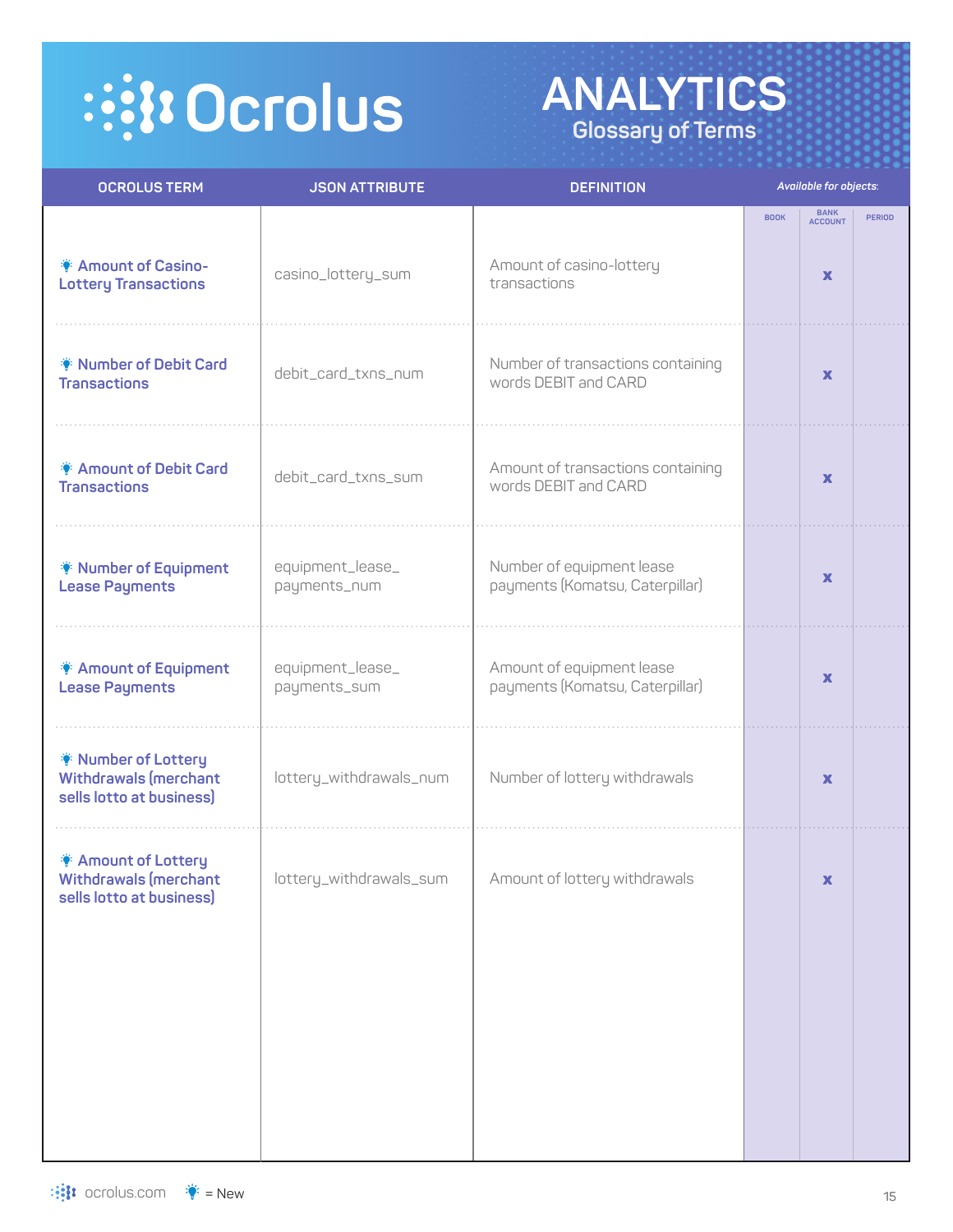### **ANALYTICS Glossary of Terms**

#### **Fraud & Questionable Data**

The following metrics identify instances of potential fraud or irregular behavior. By automatically flagging abberrant data and questionable activity, lenders can reduce fraud losses while also managing the risk of losing business due to excess false positives.

| <b>OCROLUS TERM</b>                        | <b>JSON ATTRIBUTE</b>                                              | <b>DEFINITION</b>                                                                                                                                                                                                                                                                                                                                                                                                                                                                                                                                                                                                                                                                                                                                                                                                                                                                                                                                                                                                                                                                                                                                                                                             | Available for objects: |                                              |               |
|--------------------------------------------|--------------------------------------------------------------------|---------------------------------------------------------------------------------------------------------------------------------------------------------------------------------------------------------------------------------------------------------------------------------------------------------------------------------------------------------------------------------------------------------------------------------------------------------------------------------------------------------------------------------------------------------------------------------------------------------------------------------------------------------------------------------------------------------------------------------------------------------------------------------------------------------------------------------------------------------------------------------------------------------------------------------------------------------------------------------------------------------------------------------------------------------------------------------------------------------------------------------------------------------------------------------------------------------------|------------------------|----------------------------------------------|---------------|
| <b>Period Balance</b><br><b>Mismatches</b> | period_balance_<br>mismatches                                      | An indication of gaps between<br>statement periods captured in the<br>bank account.                                                                                                                                                                                                                                                                                                                                                                                                                                                                                                                                                                                                                                                                                                                                                                                                                                                                                                                                                                                                                                                                                                                           | <b>BOOK</b>            | <b>BANK</b><br><b>ACCOUNT</b><br>$\mathbf x$ | <b>PERIOD</b> |
| <b>Suspicious Activity Alerts</b>          | primary_recon_error_<br>reason<br>secondary_recon_error_<br>reason | Incomplete Information:<br>• Incomplete Transaction Data: This<br>indicates that some of the transaction<br>information is not available, for<br>example, because the statement has<br>been redacted or quality is illegible.<br>· Incomplete Statement Period Data:<br>This indicates that part(s) of the<br>statement summary information is<br>not available, for example, because<br>the statement has been redacted or<br>quality is illegible.<br>. Missing Pages: This indicates that<br>pages within the uploaded statements<br>are missing.<br><b>Potential Fraud:</b><br>. Invalid Date(s): This indicates that<br>there are dates occurring in the past/<br>future or dates that do not exist.<br>• Invalid Amount or Balance: Examples<br>of this include instances where a<br>comma is misplaced, or there is a<br>discrepancy between the balances<br>and sum of the transactions amounts.<br>• Photoshopped Data: This indicates<br>photoshopped formatting or text that<br>is detectable by the human eye.<br><b>Unreconciled Period:</b><br>• This indicates that a reasonable<br>amount of time was spent trying to<br>rectify a reconciliation error, but the<br>error was not identified. |                        |                                              | X             |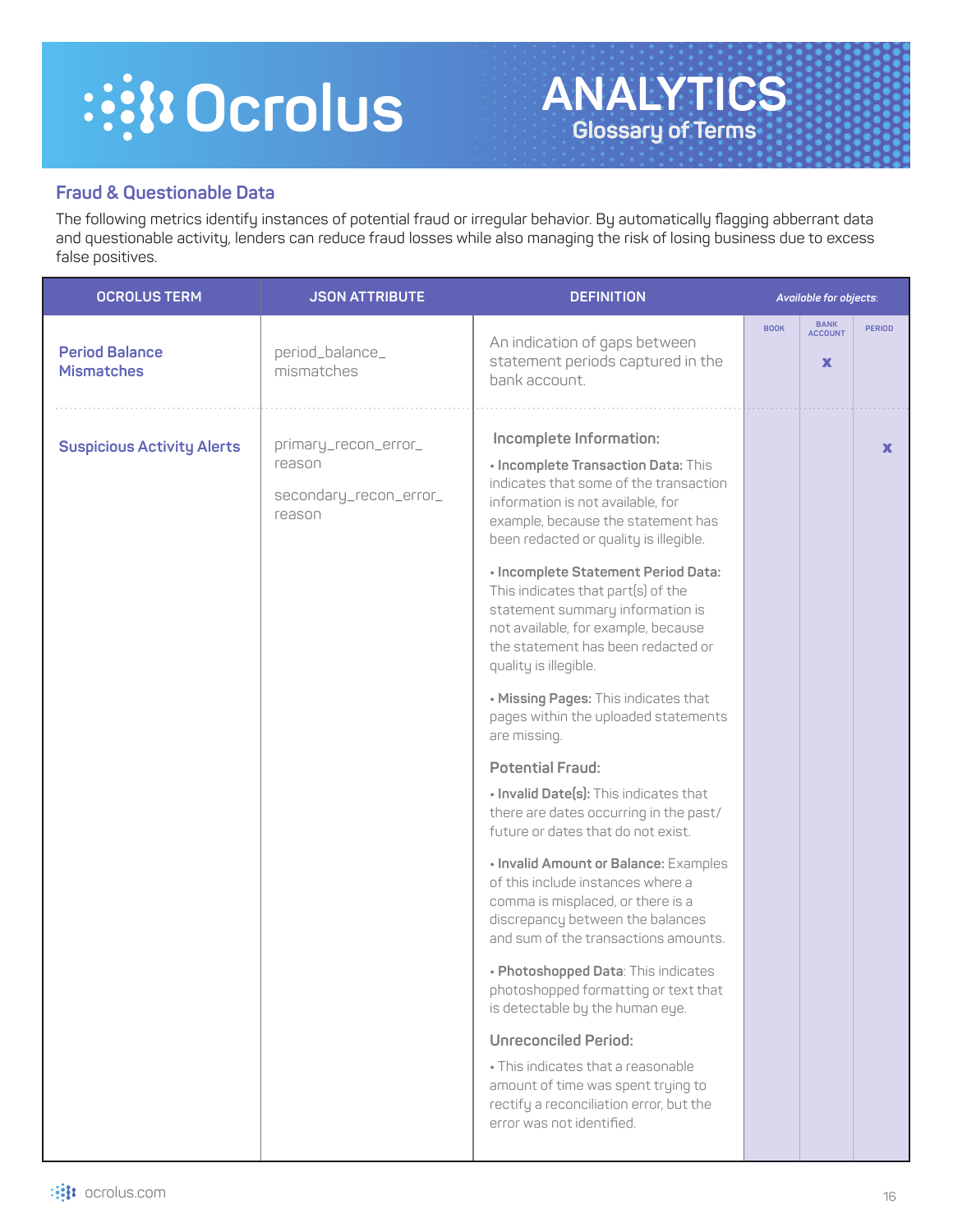| <b>OCROLUS TERM</b>                           | <b>JSON ATTRIBUTE</b>                                              | <b>DEFINITION</b>                                                                                                                                                                                                       | Available for objects: |                 |              |  |
|-----------------------------------------------|--------------------------------------------------------------------|-------------------------------------------------------------------------------------------------------------------------------------------------------------------------------------------------------------------------|------------------------|-----------------|--------------|--|
|                                               |                                                                    |                                                                                                                                                                                                                         | <b>BOOK</b>            | BANK<br>ACCOUNT | PERIOD       |  |
| <b>Suspicious Activity Alerts</b><br>(cont'd) | primary_recon_error_<br>reason<br>secondary_recon_error_<br>reason | <b>Potential Duplicate:</b><br>. This indicates that the calculated<br>ending balance is twice that of the<br>printed balance OR statement has<br>most likely been uploaded to the book<br>twice.                       |                        |                 | $\mathbf{x}$ |  |
|                                               |                                                                    | <b>File Tampering Detected:</b><br>• Page Number where FTD has<br>indicated that a PDF has digital edits<br>or alterations not made by the banking<br>institution occur. Note there are no<br>false positives with FTD. |                        |                 |              |  |
|                                               |                                                                    |                                                                                                                                                                                                                         |                        |                 |              |  |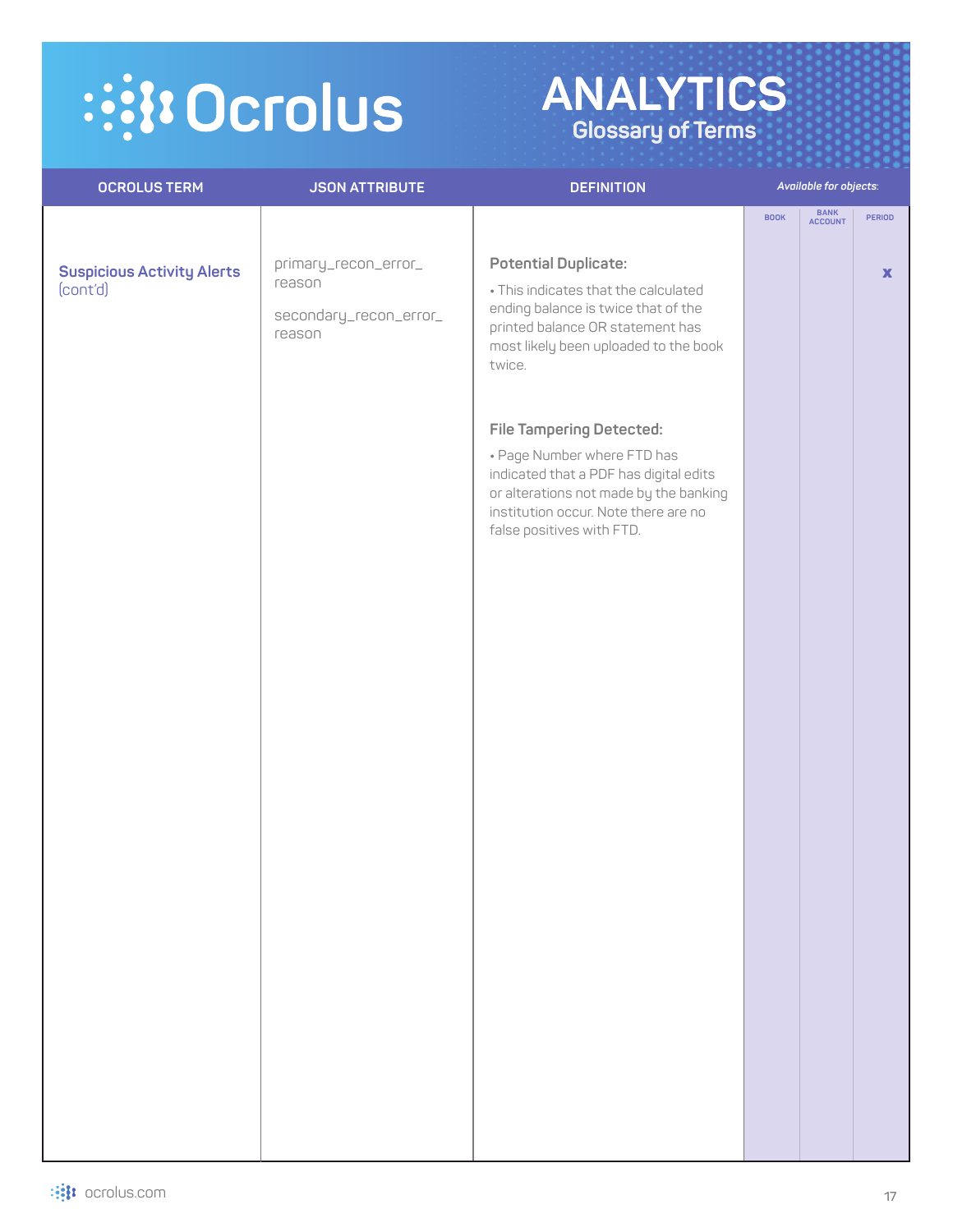#### **ANALYTICS Glossary of Terms**

#### **Competition & Debt Capacity**

Identify presence and prevalence of competitive activity. Understand potential advances and payments with other sources of capital to inform debt capacity and exposure calculations.

| <b>OCROLUS TERM</b>                                      | <b>JSON ATTRIBUTE</b>                 | <b>DEFINITION</b>                                                                                                                                                                                                                                                                                                                                                                                                    |             | Available for objects:                       |               |
|----------------------------------------------------------|---------------------------------------|----------------------------------------------------------------------------------------------------------------------------------------------------------------------------------------------------------------------------------------------------------------------------------------------------------------------------------------------------------------------------------------------------------------------|-------------|----------------------------------------------|---------------|
| <b>List of Alternative Lender</b><br><b>Transactions</b> | alternative_lender_<br>transactions   | A list of all transactions to/from<br>alternative lenders, including small<br>business lenders, personal lenders,<br>mortgage players, and others in<br>the online lending space. This list<br>also includes transactions relating<br>to Merchant Cash Advance and<br>Factoring, though these are<br>separately filtered in unique lists<br>for Merchant Cash Advance<br>Transactions and Factoring<br>Transactions. | <b>BOOK</b> | <b>BANK</b><br><b>ACCOUNT</b><br>$\mathbf x$ | <b>PERIOD</b> |
| <b>Factoring Transactions</b>                            | factor_txns                           | A list of all transactions to/from<br>invoice factoring companies.                                                                                                                                                                                                                                                                                                                                                   |             | $\mathbf x$                                  |               |
| <b>Debt Consolidator</b><br><b>Transactions</b>          | debt_consolidator_txns                | A list of all transactions to/from<br>debt consolidation companies.                                                                                                                                                                                                                                                                                                                                                  |             | $\mathbf x$                                  |               |
| <b>Merchant Cash Advance</b><br><b>Transactions</b>      | merchant_cash_advance_<br>lender_txns | A list of all transactions to/<br>from merchant cash advance<br>companies.                                                                                                                                                                                                                                                                                                                                           |             | $\mathbf x$                                  |               |
| <b>Average Monthly MCA</b><br><b>Payments</b>            | average_mca_payments                  | Average monthly debits (i.e.<br>payments) made to merchant<br>cash advance lenders. Provides<br>context into a customer's access<br>to competitive financing as well as<br>debt service requirements.                                                                                                                                                                                                                |             | $\mathbf x$                                  |               |
| <b>MCA Payments by Month</b>                             | mca_payments_by_<br>month             | Debits (i.e. payments) made to<br>merchant cash advance lenders,<br>broken out by month. Provides<br>context into a customer's access<br>to competitive financing as well as<br>debt service requirements.                                                                                                                                                                                                           |             | $\mathbf{x}$                                 |               |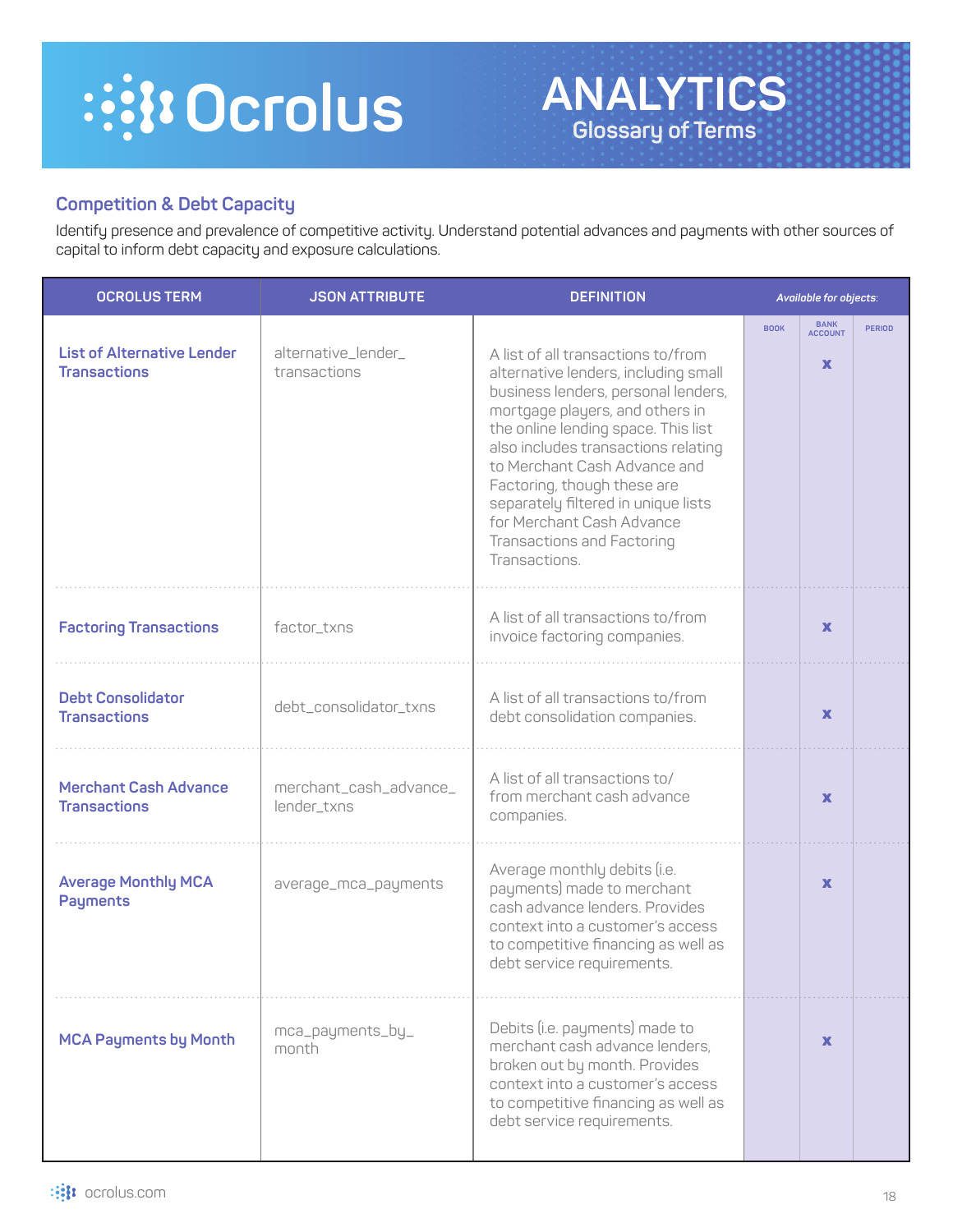| <b>OCROLUS TERM</b>                                                    | <b>JSON ATTRIBUTE</b>            | <b>DEFINITION</b>                                                                                                                                                                                | Available for objects: |                                              |               |
|------------------------------------------------------------------------|----------------------------------|--------------------------------------------------------------------------------------------------------------------------------------------------------------------------------------------------|------------------------|----------------------------------------------|---------------|
| <b>Average Monthly</b><br><b>Alternative Lender</b><br><b>Payments</b> | average_alt_lender_<br>payments  | Average monthly debits (i.e.<br>payments) made to alternative<br>lenders. Provides context into a<br>customer's access to competitive<br>financing as well as debt service<br>requirements.      | <b>BOOK</b>            | <b>BANK</b><br><b>ACCOUNT</b><br>$\mathbf x$ | <b>PERIOD</b> |
| <b>Alternative Lender</b><br><b>Payments by Month</b>                  | alt_lender_payments_by_<br>month | Debits (i.e. payments) made to<br>alternative lenders, broken out by<br>month. Provides context into a<br>customer's access to competitive<br>financing as well as debt service<br>requirements. |                        | $\mathbf x$                                  |               |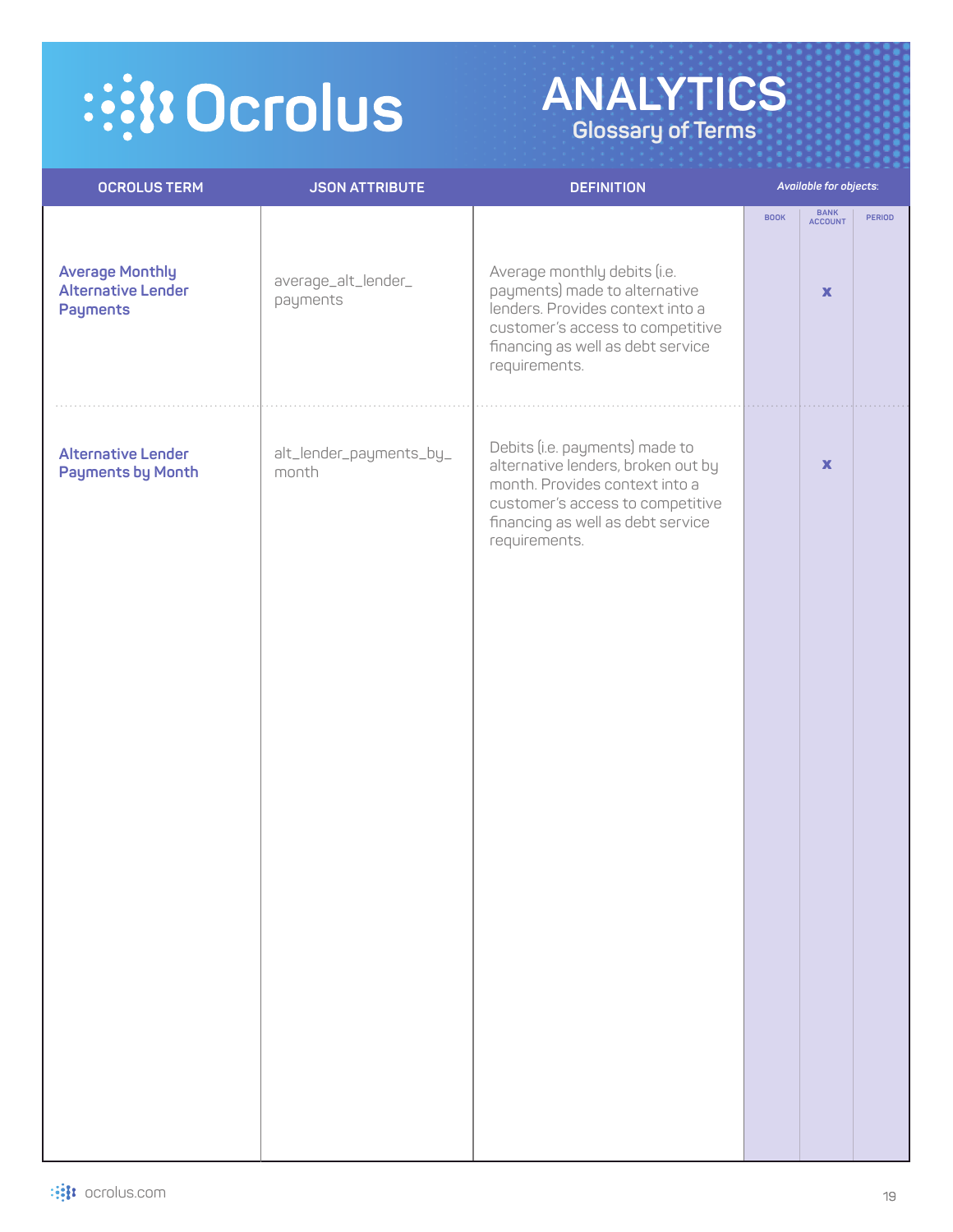#### **Transaction-Level Data**

Ocrolus performs deep and extensive transaction enrichment based on a combination of industry knowledge and continuously evolving machine learning. These metrics and indicators give lenders the ability to understand the banking activities of their customers in a significantly deeper way than would be possible with statements alone.

**ANALYTICS**

**Glossary of Terms**

| <b>OCROLUS TERM</b>                                             | <b>JSON ATTRIBUTE</b>               | <b>DEFINITION</b>                                                                                                                                                                                                                                                                                                                                                                                                    | Available for objects:                                      |               |
|-----------------------------------------------------------------|-------------------------------------|----------------------------------------------------------------------------------------------------------------------------------------------------------------------------------------------------------------------------------------------------------------------------------------------------------------------------------------------------------------------------------------------------------------------|-------------------------------------------------------------|---------------|
| <b>Probable Recurring</b><br><b>Transactions</b>                | probable_recurring_txns             | A list of transactions with the<br>same dollar value that are greater<br>than \$10 and occur two or more<br>times within 45 days.                                                                                                                                                                                                                                                                                    | <b>BANK</b><br><b>BOOK</b><br><b>ACCOUNT</b><br>$\mathbf x$ | <b>PERIOD</b> |
| <b>List of Transactions</b><br><b>Ending in 5 Zeros or More</b> | round_number_txns                   | A list of transactions that end in at<br>least five zeros, e.g., \$1,000.00.                                                                                                                                                                                                                                                                                                                                         | $\mathbf x$                                                 |               |
| <b>Transfer</b>                                                 | transfer                            | The list of all transfers to/from<br>from a bank account.                                                                                                                                                                                                                                                                                                                                                            | $\mathbf x$                                                 |               |
| <b>Withdrawals</b>                                              | withdrawals                         | The list of all debits transactions<br>from a bank account.                                                                                                                                                                                                                                                                                                                                                          | $\mathbf x$                                                 |               |
| <b>List of Deposits from</b><br><b>Outside Sources</b>          | outside_source_deposits             | The list of credit transactions that<br>did not originate from one of the<br>accounts within the application.                                                                                                                                                                                                                                                                                                        | $\mathbf x$                                                 |               |
| <b>List of Interbank</b><br><b>Transactions</b>                 | interbank_transactions              | A list of all transactions to/from<br>any bank or financial institution.                                                                                                                                                                                                                                                                                                                                             | $\mathbf x$                                                 |               |
| <b>List of Alternative Lender</b><br><b>Transactions</b>        | alternative_lender_<br>transactions | A list of all transactions to/from<br>alternative lenders, including small<br>business lenders, personal lenders,<br>mortgage players, and others in<br>the online lending space. This list<br>also includes transactions relating<br>to Merchant Cash Advance and<br>Factoring, though these are<br>separately filtered in unique lists<br>for Merchant Cash Advance<br>Transactions and Factoring<br>Transactions. | $\mathbf x$                                                 |               |